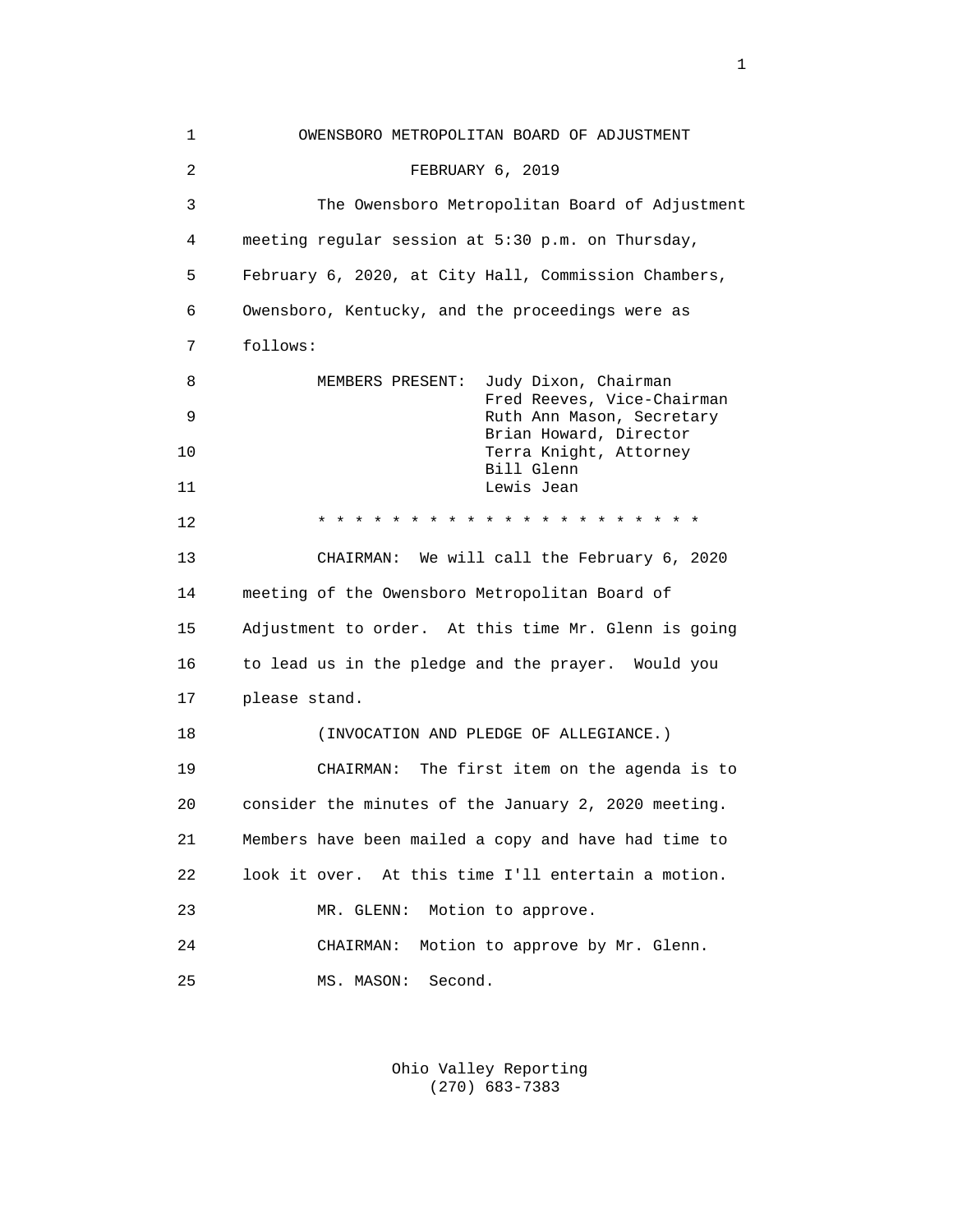1 CHAIRMAN: Second by Ms. Mason. Any question 2 on the motion? 3 (NO RESPONSE) 4 CHAIRMAN: All in favor of the motion raise 5 your right hand. 6 (ALL BOARD MEMBERS PRESENT RESPONDED AYE.) 7 CHAIRMAN: Motion carries unanimously. 8 First item on the agenda. 9 --------------------------------------------- 10 VARIANCES 11 ITEM 2 12 1631 Hill Bridge Road, zoned A-R Rural Agriculture Consider a request for a Variance in order to reduce<br>13 the required side yard building setback for accessor the required side yard building setback for accessory structures from 3-feet from the side property line to 14 1-foot from the side property line. References: Zoning Ordinance Article 3,<br>15 Section 3-7(b)(2) Section  $3-7(b)(2)$  Applicant: Morris Locher, Jr.; Michael E. Deaton 16 17 MS. KNIGHT: Please state your name for the 18 record. 19 MR. PEDLEY: Trey Pedley. 20 (TREY PEDLEY SWORN BY ATTORNEY.) 21 MR. PEDLEY: The subject property is a large 22 farm zoned A-R with an existing barn that is 23 approximately 36 feet from the side property line. 24 Within the strip of land between the barn and property 25 line, an existing gravel drive that operates as an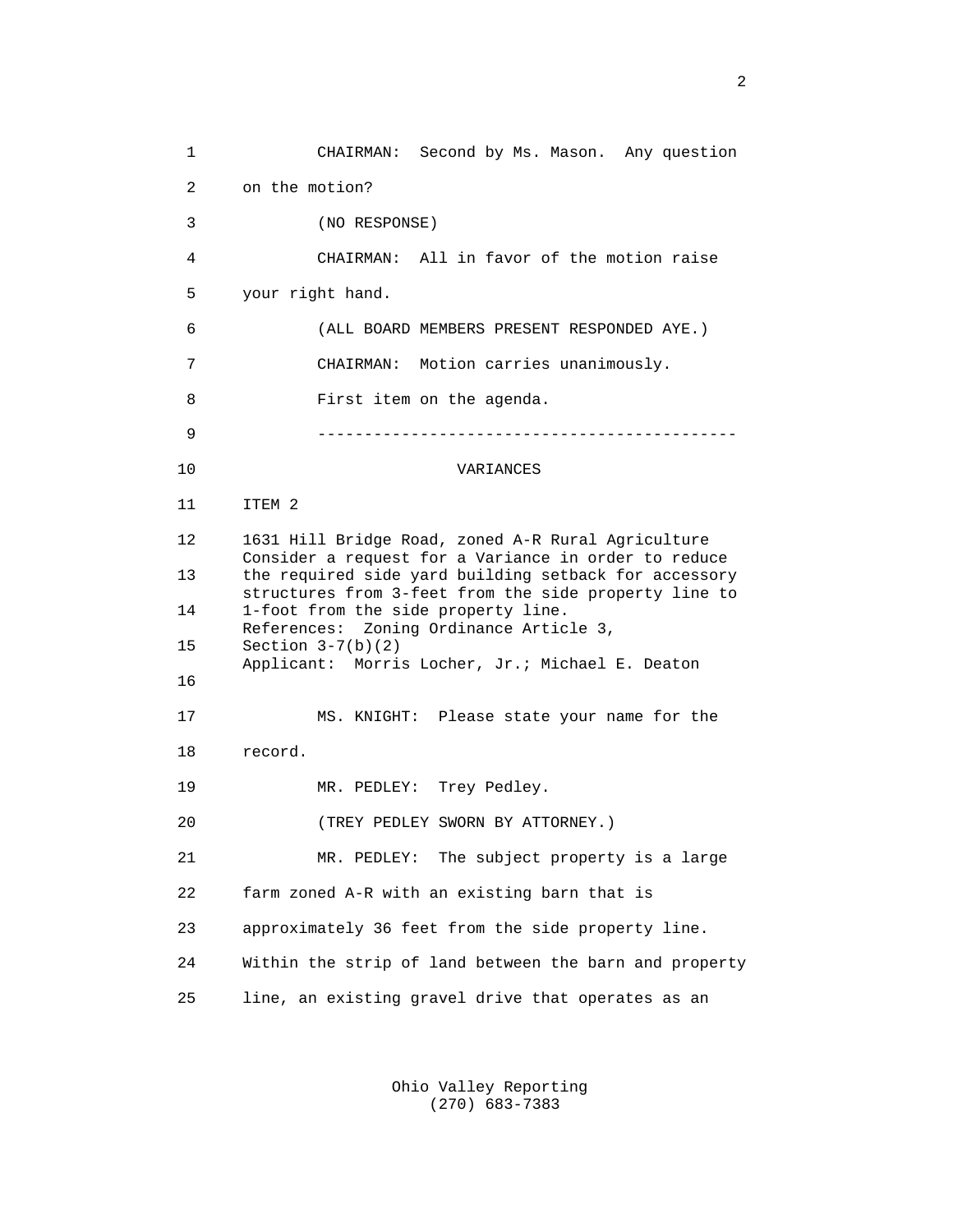1 access drive for the land-locked farm to the rear of 2 the subject property. At this time the owner of the 3 land-locked parcel would like to purchase 35 feet of 4 the aforementioned 36-foot wide strip of land. This 5 strip of line will act as a non-buildable stem 6 providing the land-locked farm with access to Hill 7 Bridge Road. However, doing so will place the 8 existing barn only 1-foot from the side property line 9 encroaching into the 3-foot side yard building 10 setback.

 11 The applicant contends the 35-feet of land is 12 necessary in order to be wide enough to get various 13 farm equipment to his farm without encroaching on 14 neighboring properties. The entire strip is also 15 desired in order to allow the applicant enough 16 property to perform necessary grade work on the 17 existing embankment that runs along a gravel drive. 18 Granting this variance will not adversely 19 affect the public safety because the desired 35-foot 20 wide strip of land is too narrow to be considered 21 buildable area, and so the barn is in no danger of 22 encroaching on other structures located on neighboring 23 lots.

 24 Additionally, granting this variance will not 25 cause a public nuisance or alter the essential

> Ohio Valley Reporting (270) 683-7383

 $\sim$  3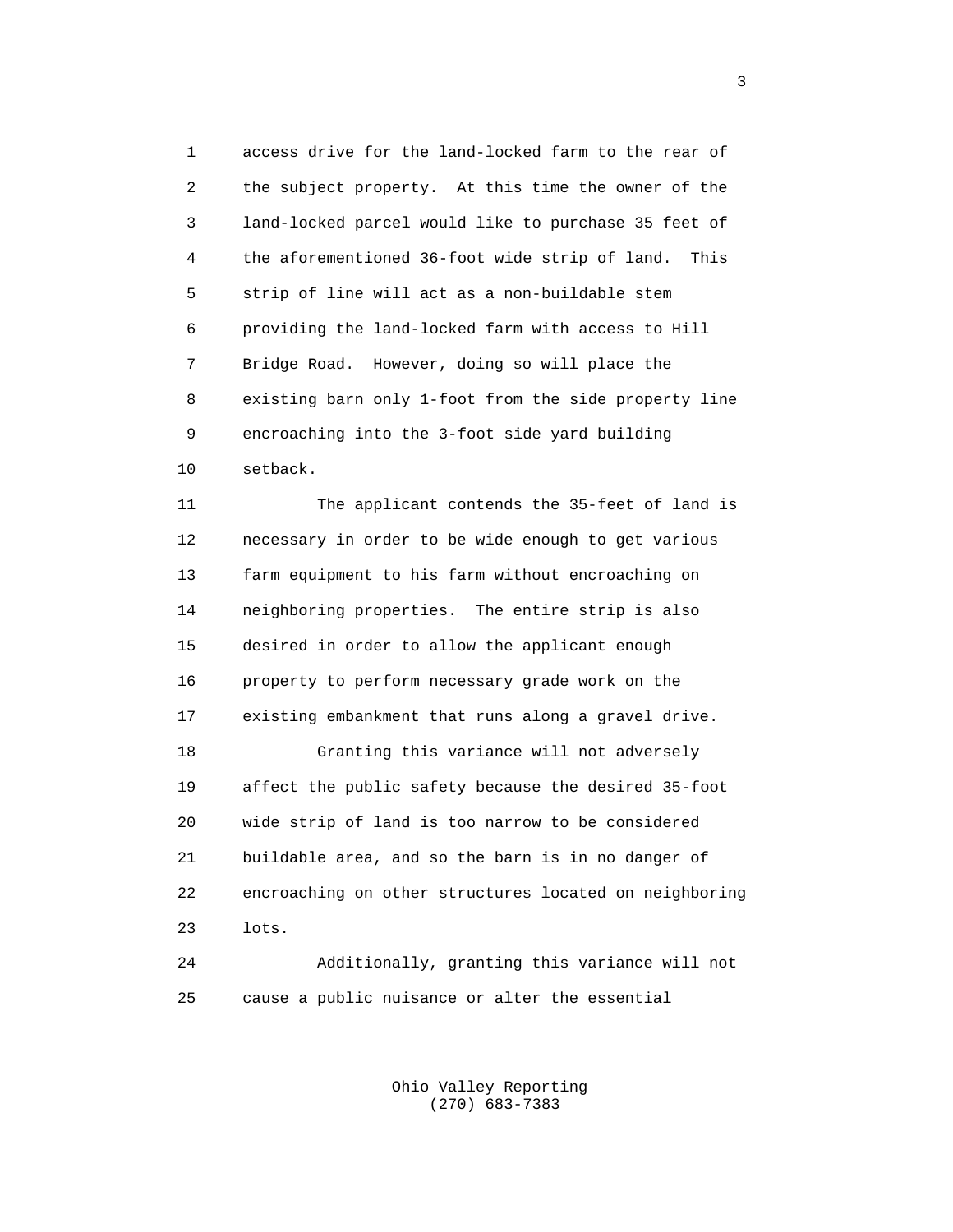1 character of the general vicinity because the barn in 2 question will remain as is currently built and the 3 proposed strip of land is currently an operating 4 access easement, so the visible site modifications 5 will be very minimal. 6 Lastly, granting the variance will not be an 7 unreasonable circumvention of the zoning regulations 8 because Mr. Locher's farm is currently land-locked and 9 so obtaining 35-feet of road frontage is bringing the 10 property closer into compliance with the subdivision 11 regulations. 12 Staff recommends approval. 13 We would like to enter the Staff Report into 14 the record as Exhibit A. 15 CHAIRMAN: Thank you, Mr. Pedley. 16 Is there someone here representing the 17 applicant? 18 Do you want to step to the podium? 19 MR. LOCHER: Morris Locher. 20 (MORRIS LOCHER SWORN BY ATTORNEY.) 21 CHAIRMAN: Do you have anything to add to what 22 Mr. Pedley has presented? 23 MR. LOCHER: No. I think he's done a pretty 24 good job on it. 25 CHAIRMAN: He usually does.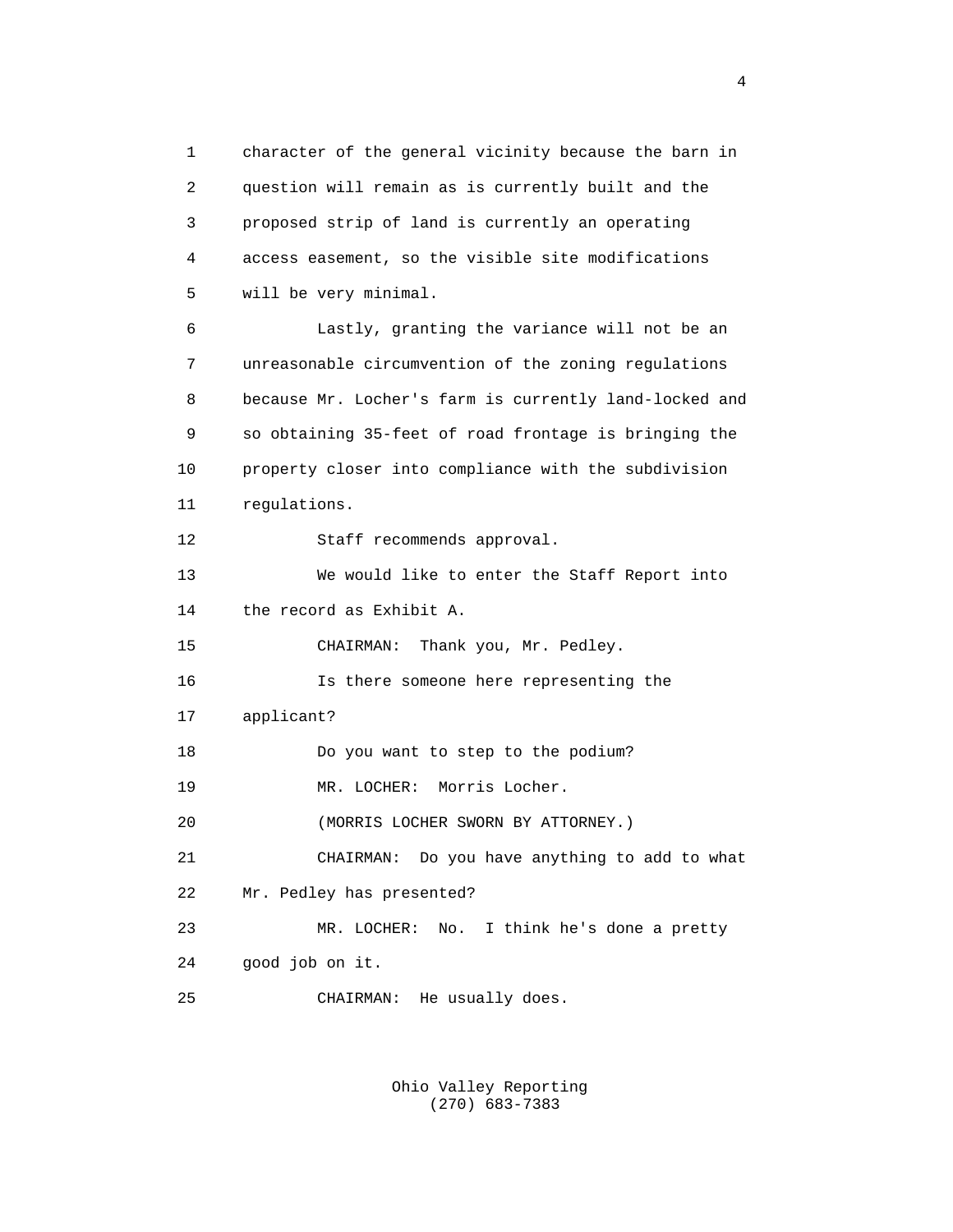1 Does anyone here in the audience have any 2 question of the applicant or anything that you want 3 the Board to hear? 4 (NO RESPONSE) 5 CHAIRMAN: Any board members have any 6 questions? 7 MR. BULLOCK: Since we got this in the mail -- 8 CHAIRMAN: You want to come to the podium. 9 MS. KNIGHT: Sir, if you could state your 10 name, please. 11 MR. BULLOCK: Mark Bullock. 12 (MARK BULLOCK SWORN BY ATTORNEY.) 13 CHAIRMAN: Do you have any questions? 14 MR. BULLOCK: Yes. I guess I'm confused how 15 this concerns us. Our property is the real little 16 thing around all of this property right on Hill Bridge 17 Road. 18 MR. HOWARD: State law requires that adjoining 19 property owners be notified. So since they're 20 requesting a variance, even though it's essentially 21 encompassed within their property, since you're an 22 adjoiner you receive notice so that there is a public 23 forum and you have an opportunity to ask questions if 24 you have concerns. 25 MR. BULLOCK: I guess my only concern was if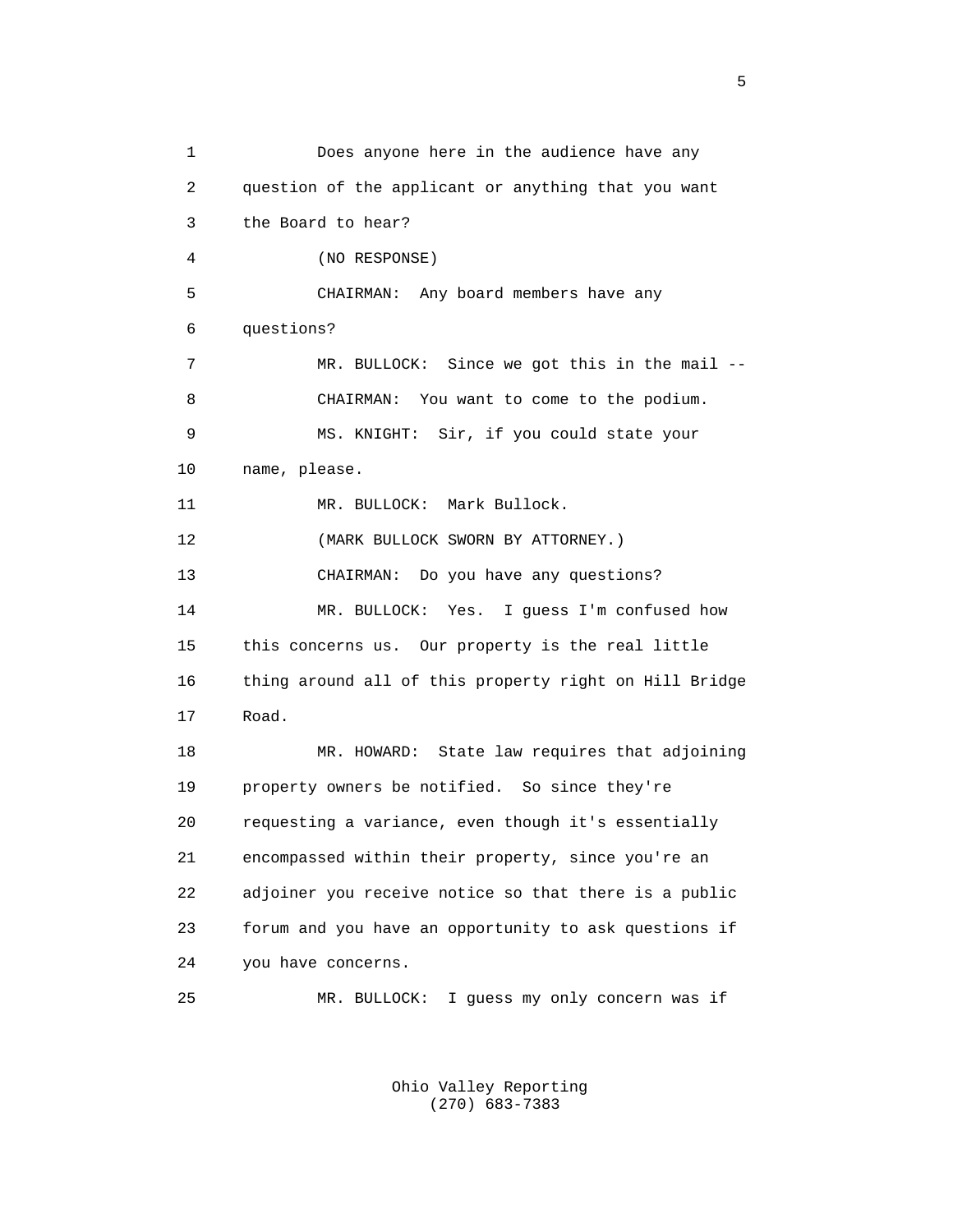1 there is anything near our property. Okay. That's 2 all I want to know. 3 CHAIRMAN: Thank you for coming. 4 I'll entertain a motion at this point. 5 MS. MASON: I move to approve based on the 6 Staff Report. 7 CHAIRMAN: Is there a second? 8 MR. REEVES: Second. 9 CHAIRMAN: Second by Mr. Reeves. Any question 10 on the motion? 11 (NO RESPONSE) 12 CHAIRMAN: All in favor raise your right hand. 13 (ALL BOARD MEMBERS PRESENT RESPONDED AYE.) 14 CHAIRMAN: Motion carries unanimously. 15 Next item, Mr. Howard. 16 ---------------------------------------------- 17 ADMINISTRATIVE APPEAL 18 ITEM 3 19 2125 Breckenridge Street, zoned B-4 General Business Consider a request for an Administrative Appeal in<br>20 order to change from one non-conforming use to ano order to change from one non-conforming use to another non-conforming use, specifically for retail sales, at<br>21 the subject property. the subject property. References: Zoning Ordinance Article 4, Section 4.53<br>22 Applicant: Glenn Taylor Applicant: Glenn Taylor 23 MR. PEDLEY: This property is the former 24 long-time location of Blandford's Drive-In located at 25 the corner of Breckenridge Street and Cemetery Street.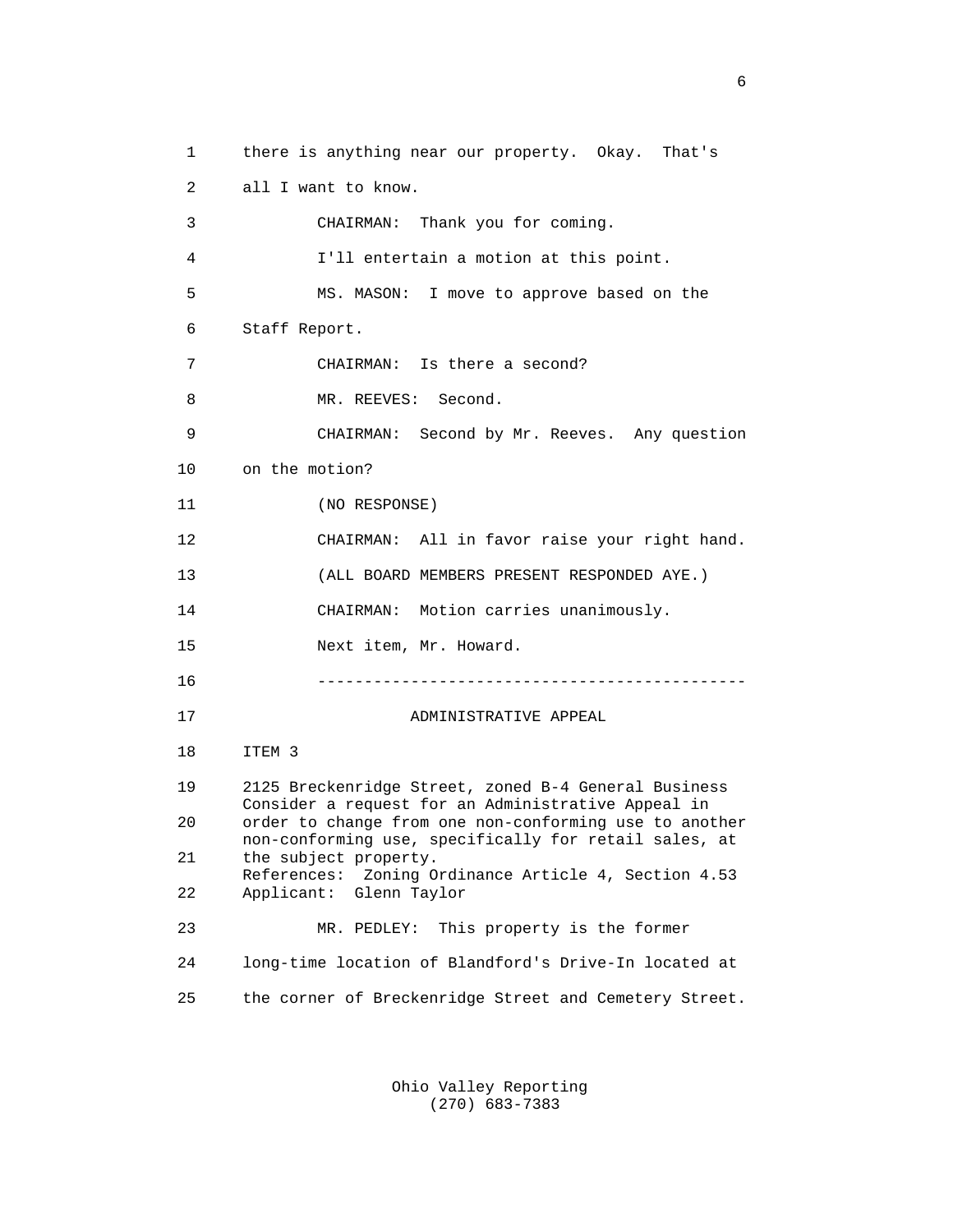1 Across Cemetery Street is a large cemetery 2 operation that is zoned R-3MF Multi-Family 3 Residential. All other adjoining properties are zoned 4 B-4 General Business and R-4DT Inner-City Residential; 5 however, all which appear to be residential in nature. 6 The subject property is zoned B-4 General 7 Business which was appropriate for the restaurant use. 8 However, the site itself has many deficiencies that 9 still exist today and do not comply with the zoning 10 ordinance. Nevertheless, the restaurant pre-dated the 11 zoning regulations and so was considered to be a legal 12 non-conforming use. These site deficiencies include: 13 1. Issue of Access Management and driveway 14 width along both Breckenridge Street and Cemetery 15 Street. 16 2. A lack of screening along both streets. 17 3. An existing site layout to allow vehicles 18 to back out onto both Breckenridge Street and Cemetery 19 Street. 20 After Blandford's Drive-Inn closed, the site 21 sat vacant for more than 18 months. Whenever a site 22 does so, it loses its legal non-conforming status. In 23 2011, a pizza restaurant filed an Administrative 24 Appeal in which the applicant at that time requested 25 approval to utilize the site in the exact same fashion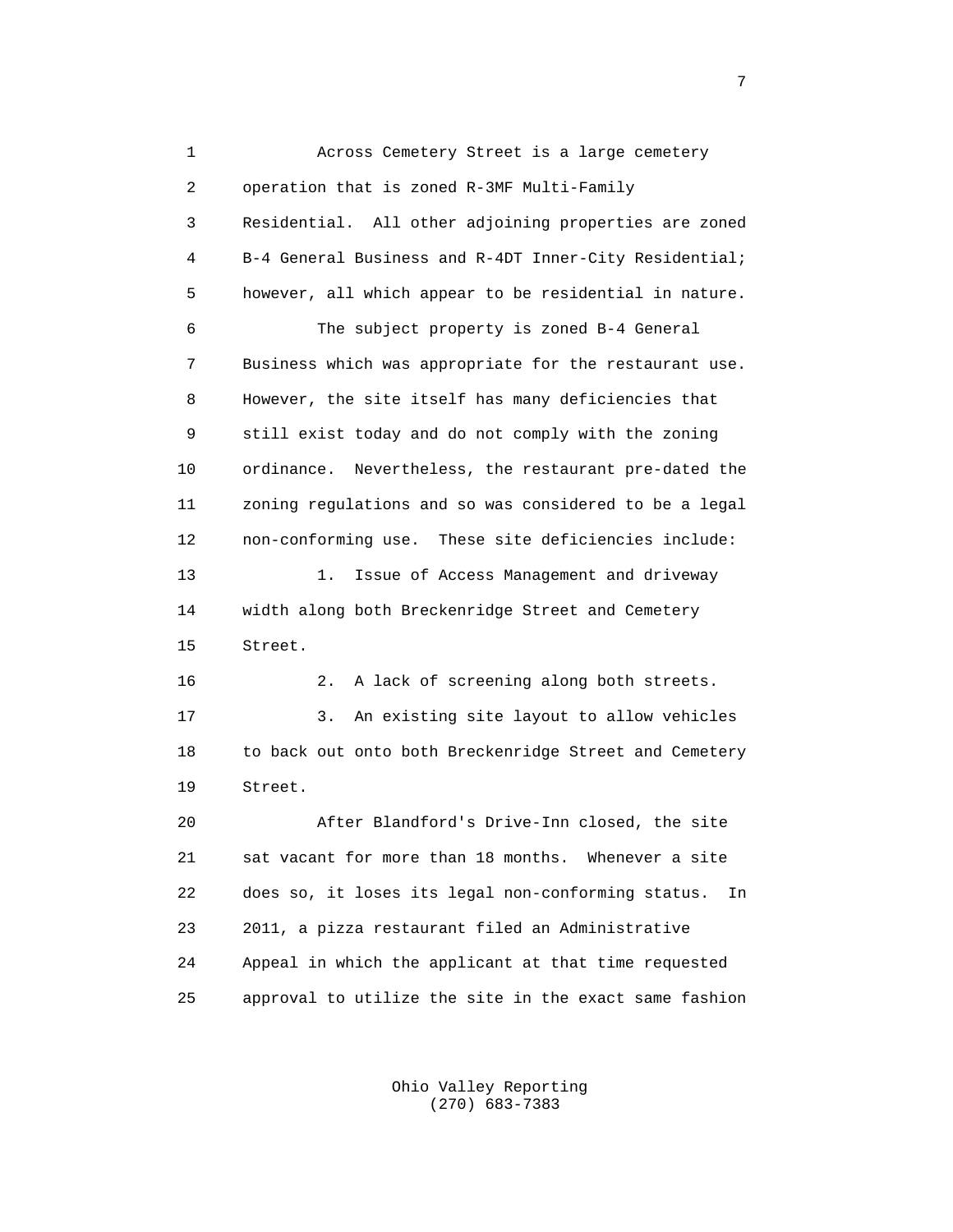1 as the previous establishment had. The request was 2 approved by Owensboro Metropolitan Board of Adjustment 3 at the August 2011 meeting.

 4 At this time, the applicant would like to 5 utilize the site for a retail sales business. As 6 referenced on the site plan, the applicant has 7 addressed many of the site concerns.

 8 The proposed site layout shows both access 9 points along Breckenridge Street being shortened to 10 26-feet in width which shall be used only as ingress 11 into the site. Egress from the site shall be through 12 two points along Cemetery Street; one of which has 13 been defined by vehicular use area screening; all of 14 which will prevent vehicles from backing out onto 15 either street, but also bringing the site closer to 16 compliance with landscape requirement and various 17 ordinances pertaining to the access points.

 18 While the proposal does address many concerns, 19 the lot size and shape have made it difficult to fully 20 comply with the current regulations. Therefore, per 21 Article 4.53 of the Zoning Ordinance, the applicant 22 has requested an Administrative Appeal to allow the 23 following site deficiencies to remain: 24 Regarding Landscaping: Not all typical

25 required landscaping elements will be installed, as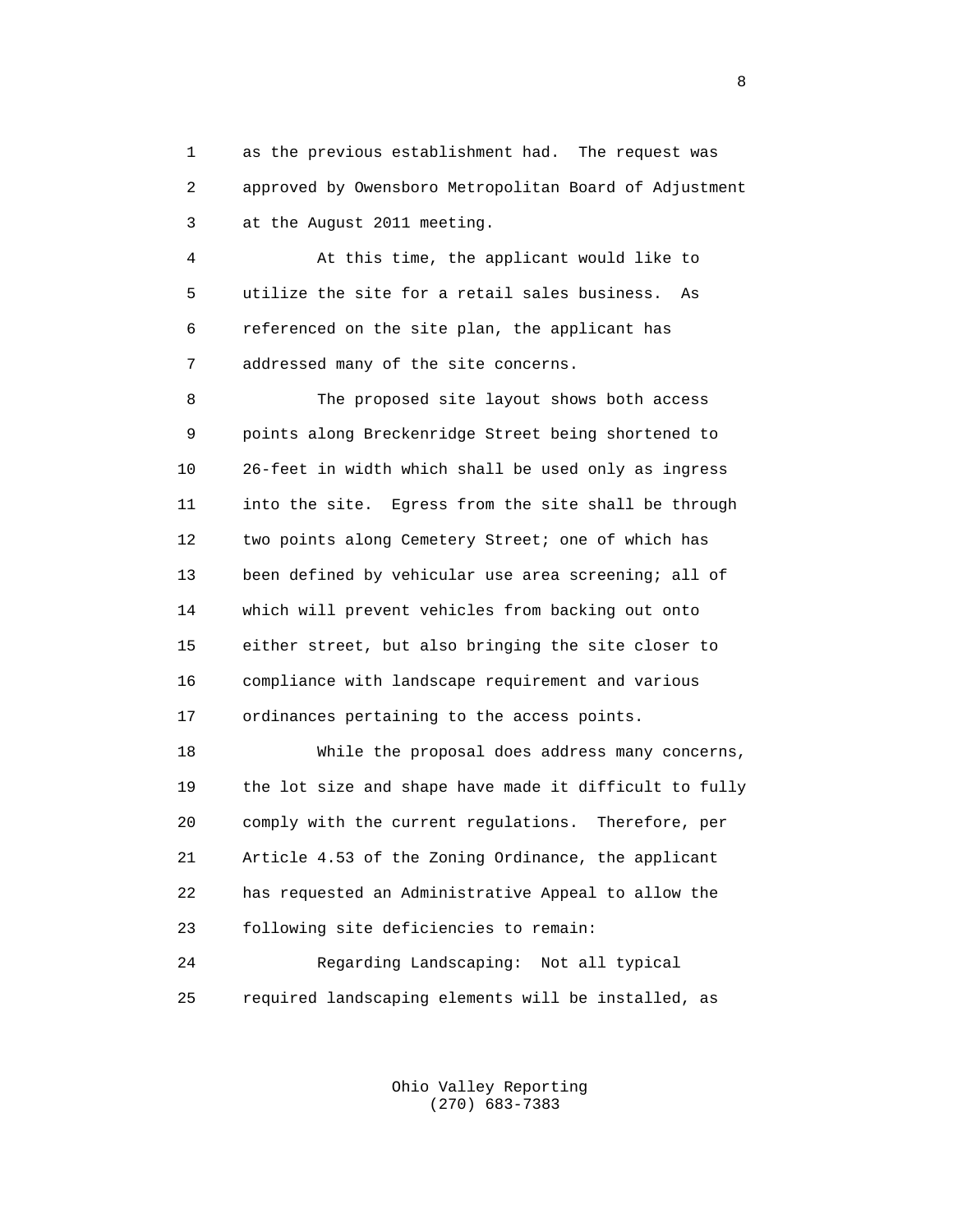1 the placement of the landscape easement along

 2 Breckenridge Street will prevent the utilization of 3 the proposed 12-foot wide drive aisle which circulates 4 traffic out to Cemetery Street.

 5 The site plan also does not show typically 6 required landscaping at the rear of the property along 7 Cemetery Street; however, the configuration of the 8 parking space has created a defined egress point in 9 this vicinity without the assistance of the landscape 10 elements.

 11 Number 2, regarding access point. The site 12 plan does not correct the access spacing standards 13 along and from Breckenridge Street, but it's worth 14 noting that such compliance is impossible on this lot 15 without closing all direct access to Breckenridge 16 Street. Additional, while they are being shortened, 17 the combined width of the access points along 18 Breckenridge Street will remain slightly greater than 19 40 percent of the lot's width.

 20 Unless the OMBA places specific conditions 21 regarding the site development's request, a motion to 22 approve the appeal would allow the applicant to 23 utilize the site as illustrated on the site plan. 24 Meanwhile, a motion to deny the appeal will prevent 25 the applicant from utilizing the subject property for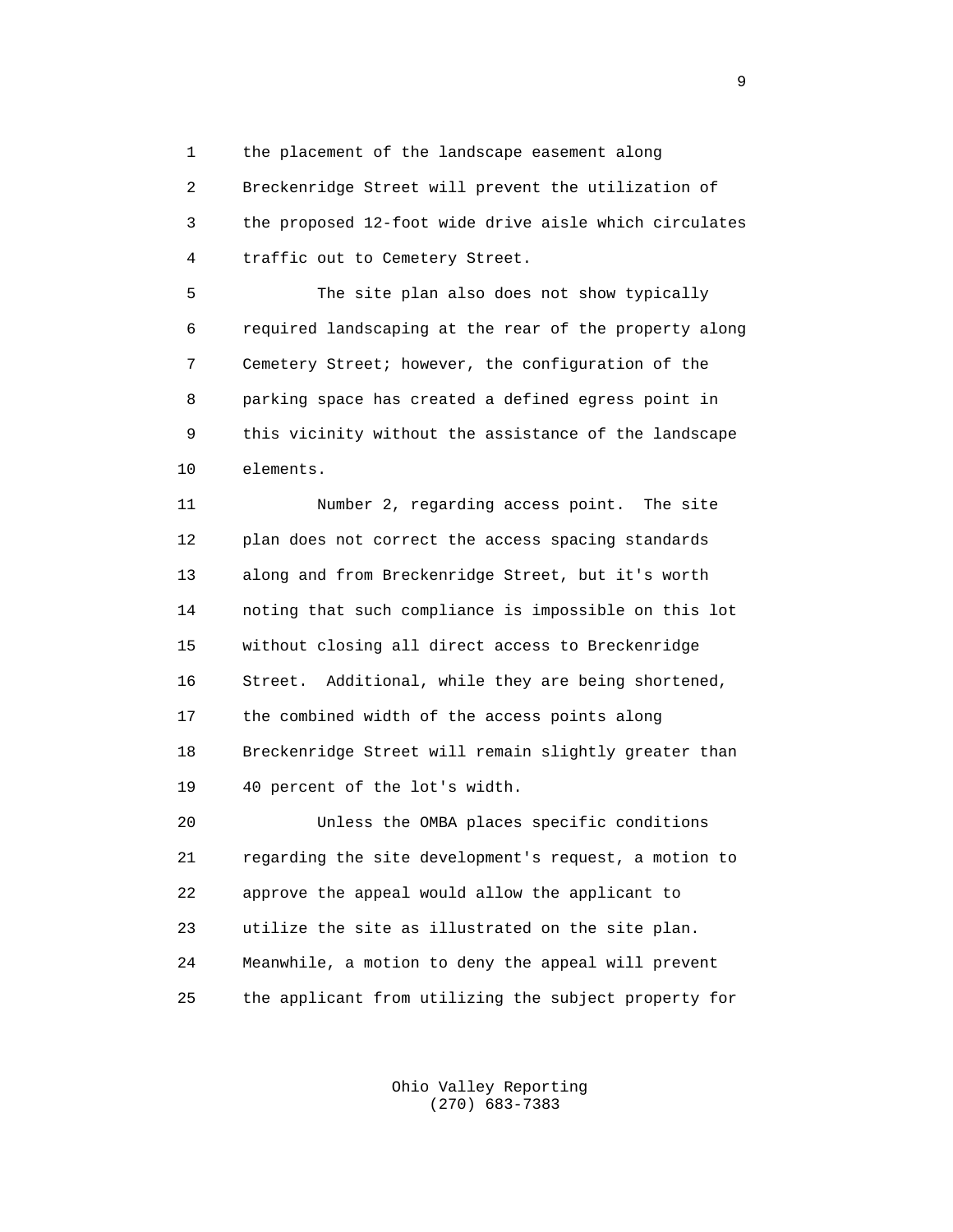1 any use unless the site was brought into full 2 compliance with the current regulations. 3 If approved, Special Conditions include: 4 1. Obtain approval of a site plan much. 5 2. Obtain all necessary building, electrical 6 and HVAC permits, inspections and certificates of 7 occupancy and compliance. 8 We would like to enter the Staff Report into 9 the record as Exhibit B. 10 CHAIRMAN: Thank you, Mr. Pedley. 11 Is there someone in the audience representing 12 the applicant? 13 MR. TAYLOR: Yes. 14 MS. KNIGHT: Please state your name for the 15 record. 16 MR. TAYLOR: Glenn Taylor, Jr. 17 (GLENN TAYLOR, JR. SWORN BY ATTORNEY.) 18 MR. TAYLOR: The only addition to that, which 19 I actually agree with this gentleman, Mr. Pedley does 20 a pretty good job of this. We want to do all that we 21 can to bring it into compliance for use. 22 CHAIRMAN: Okay. Anyone have a comment you 23 would like to make concerning this particular item? 24 You do, sir. 25 MR. RICHARDSON: James Richardson. 2100 block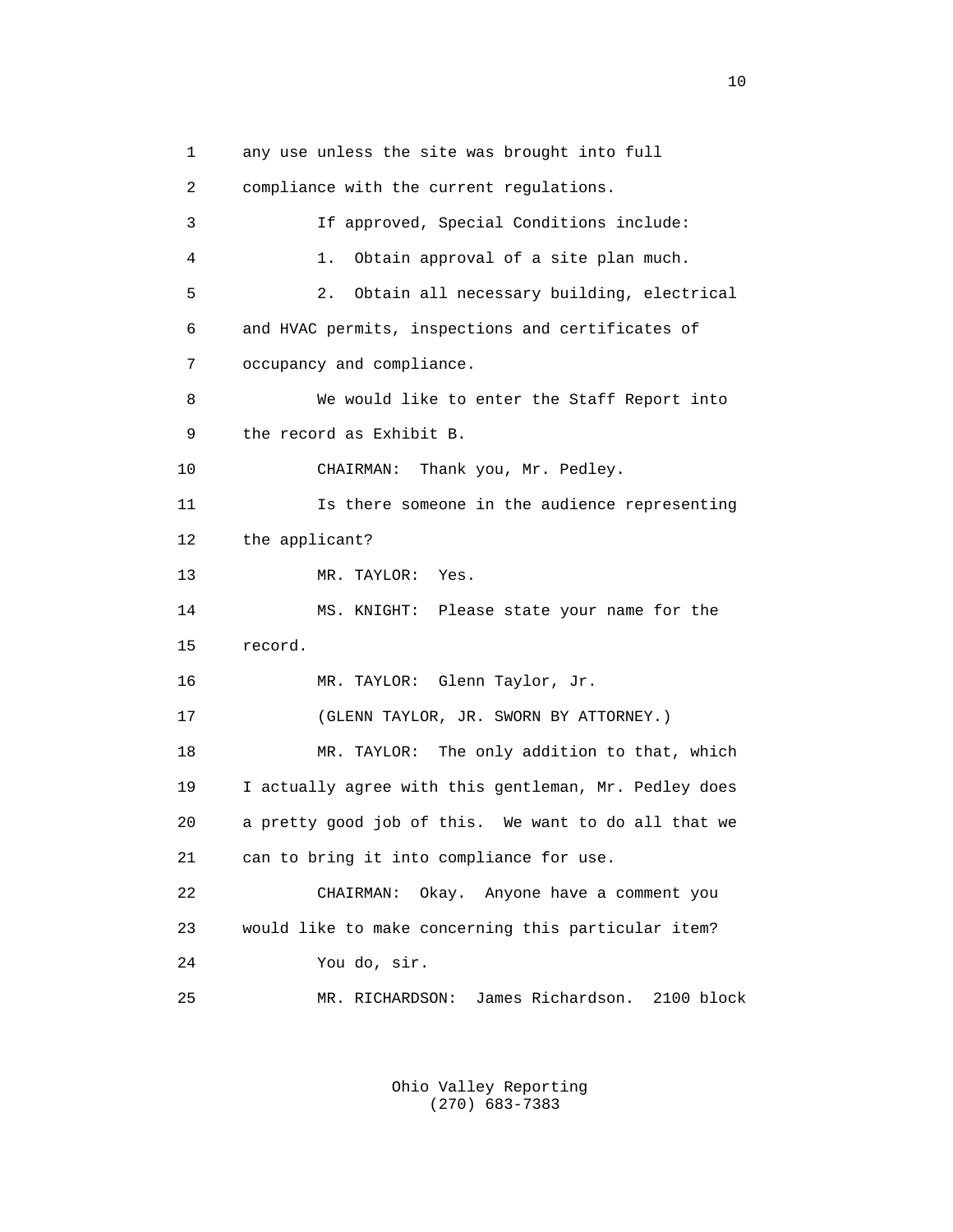1 of Breckenridge.

| 2  | (JAMES RICHARDSON SWORN BY ATTORNEY.)                  |
|----|--------------------------------------------------------|
| 3  | I'm glad to hear of this<br>MR. RICHARDSON:            |
| 4  | latest use of this building that has been vacant for   |
| 5  | quite some time. It was only a few months ago when     |
| 6  | the only tree on the lot was cut down. I called the    |
| 7  | Glenn Funeral Home and they told me at that time, and  |
| 8  | this was only, I believe, was it November, that a tree |
| 9  | trimming company was going to move into this building. |
| 10 | It was a tree, Osage orange, the only one that I've    |
| 11 | ever seen inside the city, a male. The female across   |
| 12 | the street, across Cemetery Street. We lost in one of  |
| 13 | the numerous tornados in the early 2000s.<br>It's gone |
| 14 | now.                                                   |
| 15 | I wanted to say as a child I recall playing in         |
| 16 | the construction sand with two of Mr. Blandford's      |
| 17 | three sons when the concrete block building at this    |
| 18 | triangle lot was under, was being built several        |
| 19 | decades ago.                                           |
| 20 | As far as the home, that is strictly across            |
| 21 | the street from there, previously stood on this        |
| 22 | triangle lot. Mr. Little, the cemetery purchased it    |
| 23 | decades ago following our street extension in the 1961 |
| 24 | time period where our speed limit was increased from   |

 Ohio Valley Reporting (270) 683-7383

25 30 to 35, and we were converted to a one-way street.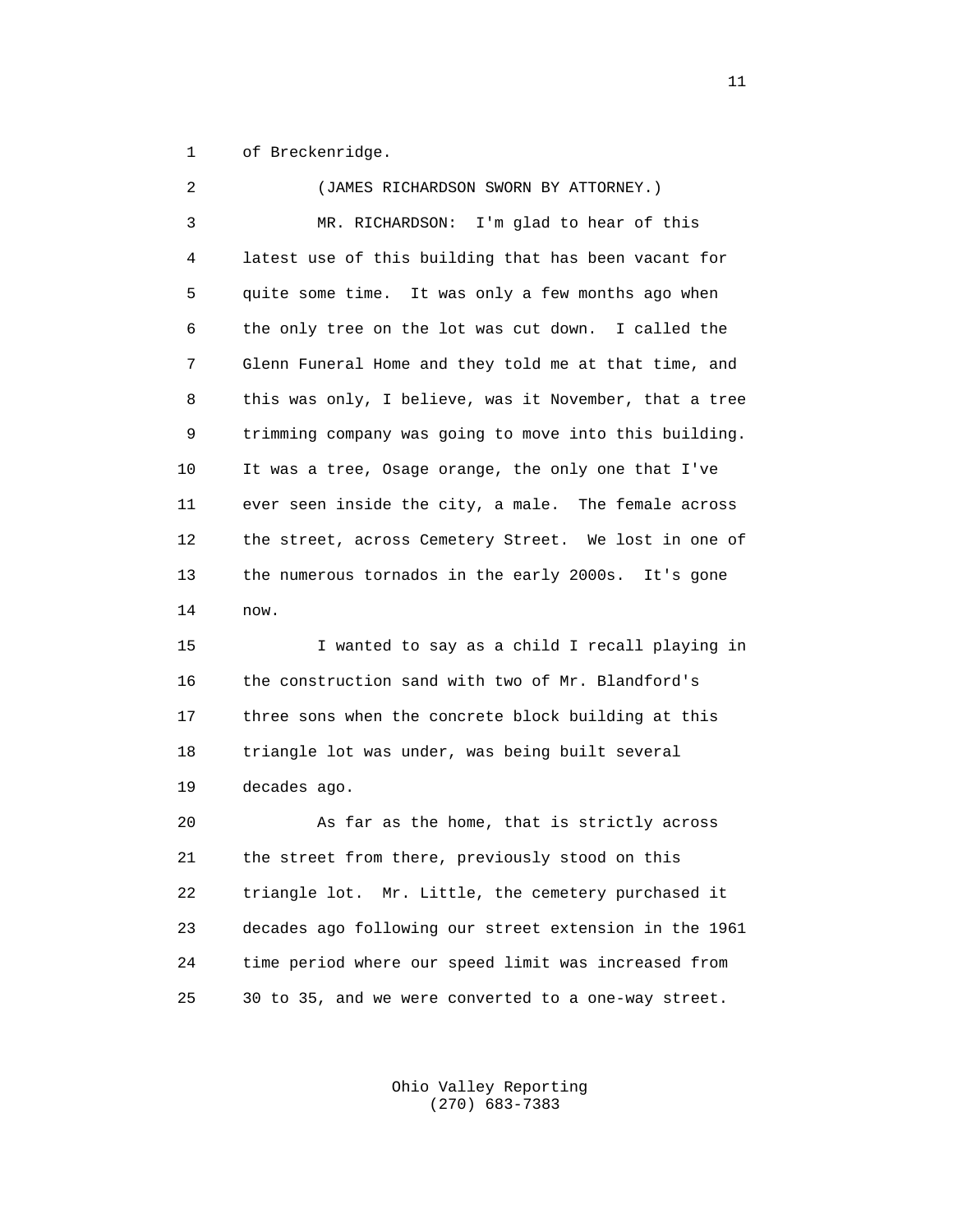1 Unexpectedly I might add also, as when our 2 home was built just a few years beforehand, the word 3 I've always understood it to be, although I was a 4 child at the time, is that what is now Triplett Street 5 was going to be made two lanes in each direction. 6 Excuse me. As far as this triangle lot, it did 7 contain a home at one time and a fairly new home, but 8 it was once our street and you can look. I'm sure 9 someplace there is a map of the City of Owensboro in 10 1960 when the population was 42,500, somewhere in that 11 area. Somewhere in the 40's, the population being in 12 the 40's. Our home was built I think 1958. Don't 13 have the exact date. Then my understanding is the 14 state changed their mind. We had our street extension 15 from Highway 298 or Old Hartford Road southward. 16 I had a personal conversations with the 17 engineer in 1980, '81, when the one lane in each 18 direction, which the road that our street had been

 19 connected to passed what is now 27th Street. 27th and 20 Breckenridge that when that was rebuilt into a limited 21 access highway.

 22 Just to say that this lot is not, I mean it's 23 very difficult to work with as it is now. I could see 24 the difficulty after our street was extended of any 25 home being able to tolerate or accommodate a general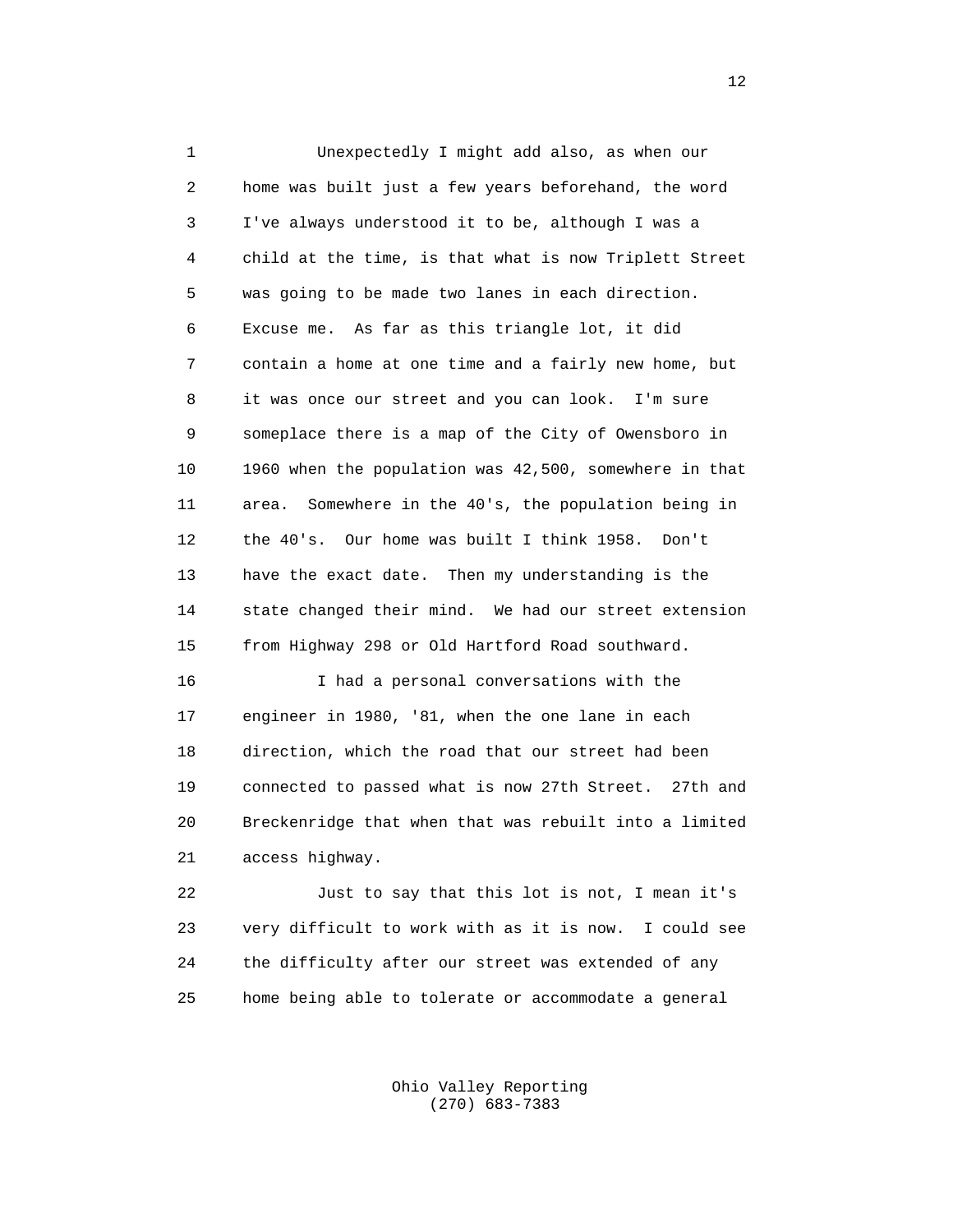1 residential use to continue.

 2 Other problems over the past decades, I know 3 there were, 30 years ago there was up the street in 4 the same neighborhood the Kennedy Subdivision at 18th, 5 on the southeast corner of 18th and Breckenridge. 6 There was a zoning change and a lot consolidation that 7 involved a home being moved to another location. I 8 want to -- as I said, I'm glad that something is being 9 moved into this area, but the problems that have come 10 up and hopefully with other occurrences in the 11 neighborhood with commercial intrusion, one of which 12 is this buffer zone that was acquired at the time on 13 he southeast corner. The lot, the fence fell into 14 disrepair over I assume was a 30-year period. I had 15 several comments to a prior employee with planning and 16 employee, Gary Adams. It was a long time ago. The 17 home was moved to another location. It was not that 18 good of a home. It wasn't torn down. Getting to the 19 problems that have come up and was hoping that you 20 guys could or I would like to request some 21 stipulations.

 22 Even though there's not a buffer zone, for 23 instance, you know, I'm not sure if the future, none 24 of us know what the future holds. Being somewhat 25 involved with some of these things have come in. I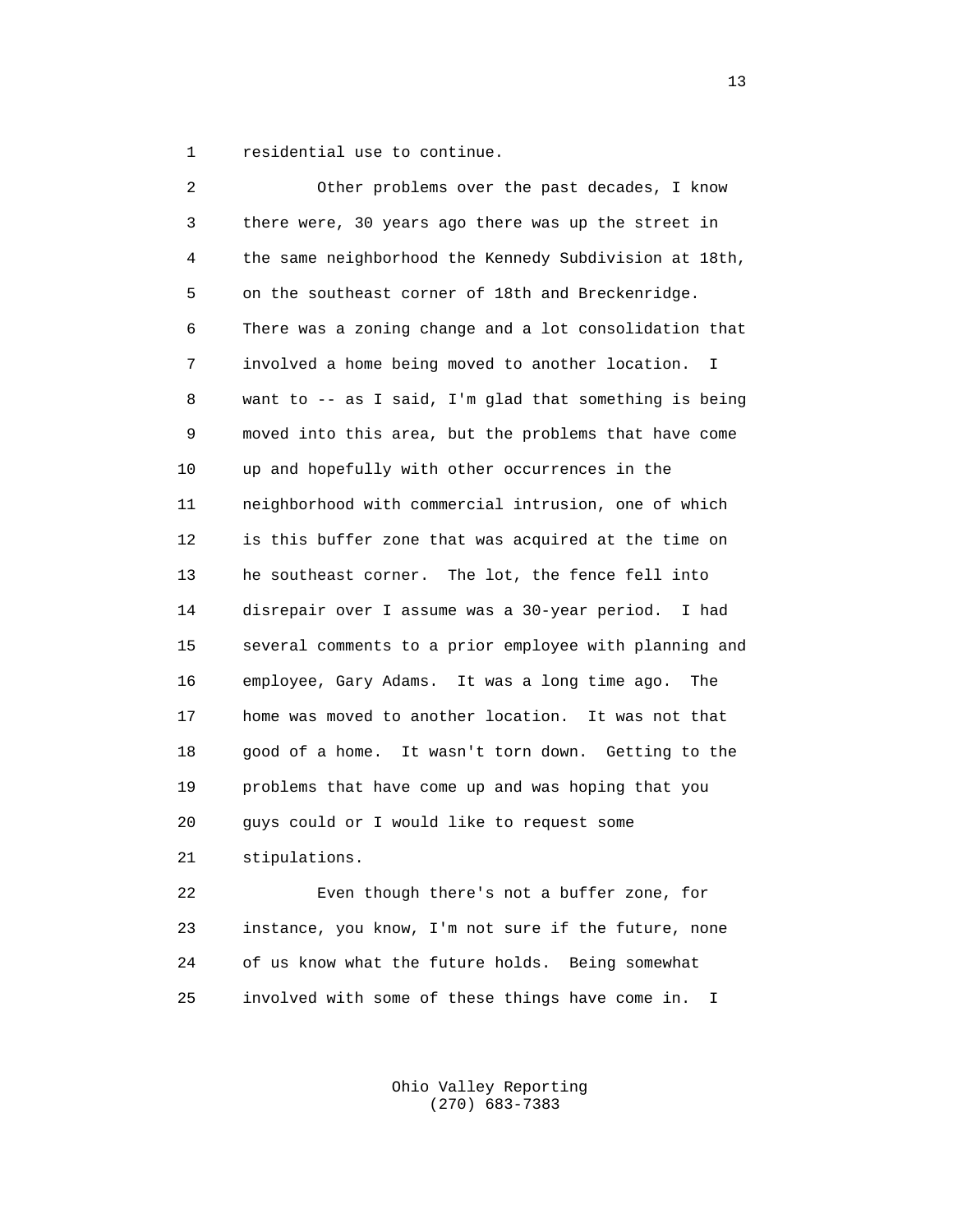1 see problems that have occurred. One of which would 2 be fencing. If it does come into disrepair, that a 3 person should not need to wait months or come up and 4 make complaints to some of your employees. That it be 5 kept in good condition. If it becomes damaged, that 6 repairs, if a section falls down that this could be 7 repaired, and if any additional screening would be 8 involved.

 9 Mr. Pedley is accurate and correct that the 10 adjoining property may be zoned commercial, but has 11 never been used as a commercial. It has always been 12 used, this is the adjoining lot to 2125. Always 13 residential and may always be that way. If you have 14 someone who may purchase this in the future, I 15 understand that barbwire can be used on a lot like 16 this. I've seen black plastic being used at what was 17 previously an art store on the southeast corner of 18 Triplett and 20th Street. It was very unattractive. 19 I would have thought that this they would only be used 20 in a construction area on a temporary basis. 21 CHAIRMAN: Mr. Richardson, we kind of need to 22 stick to this particular piece of property. 23 MR. RICHARDSON: Pardon me? 24 CHAIRMAN: We need to stick to this particular

25 item instead of going to Triplett and so forth.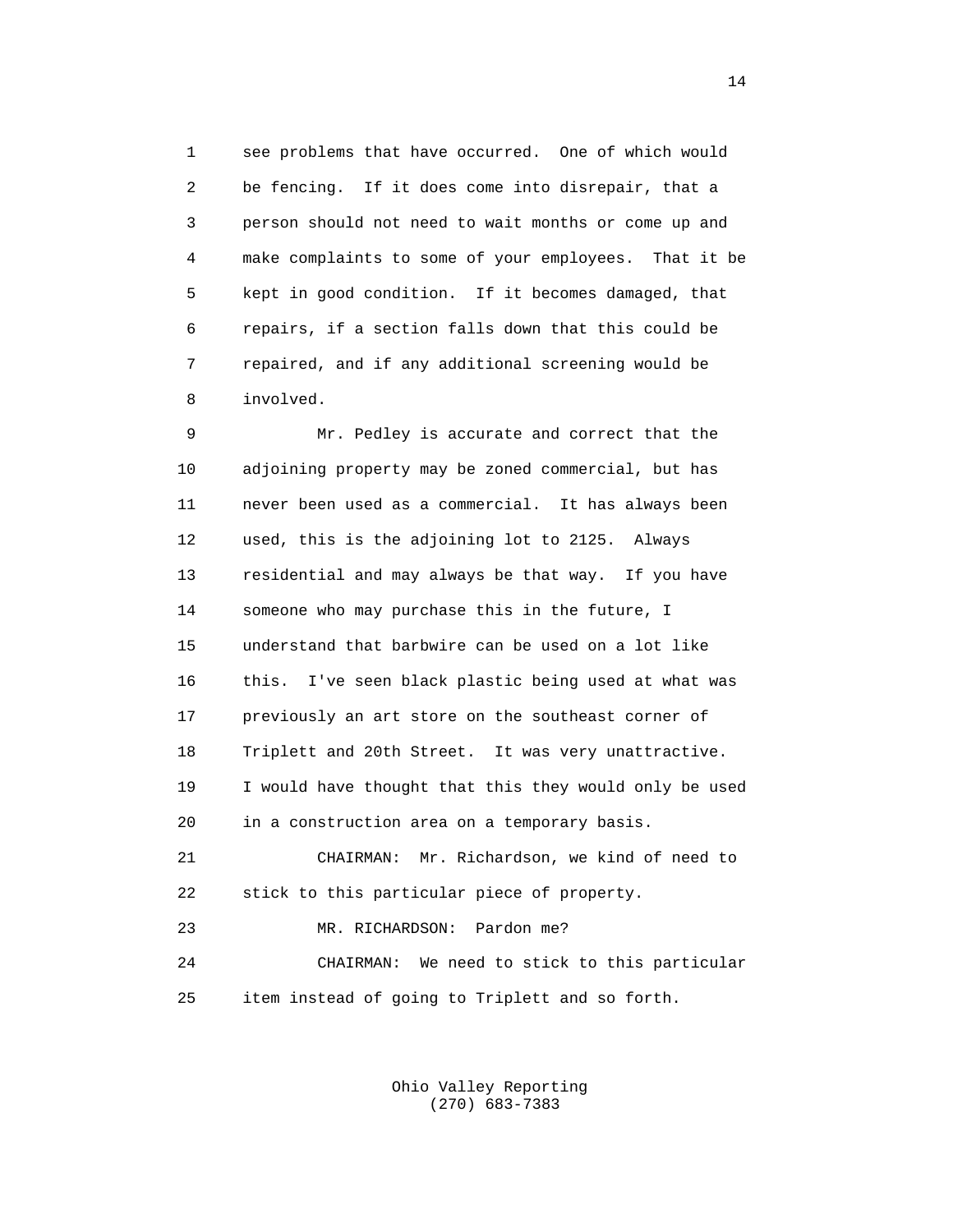1 MR. RICHARDSON: All right. I was trying to 2 make a comment here of where I've seen it in the 3 Triplett Twist area, which is strictly across the 4 street. The Triplett Twist area only included the 5 west side of the street. It did not include the west 6 side of the street. That is what problem I've seen 7 come up. 8 I don't know if this person has any plans in 9 the future to purchase this property at 2125 in the 10 future possibly. Then this would be in someone else's 11 hands and say, well, it's always been that way. I'm 12 next-door to a commercial property. Well, may be 13 zoned, but it has always been used as commercial. 14 CHAIRMAN: Are you an adjoining property owner 15 to this particular property? 16 MR. RICHARDSON: Adjoining? 17 CHAIRMAN: Yes. 18 MR. RICHARDSON: No. I would say my family in 19 1958 or whatever built a very few homes in the 20 immediate area. It's just unfortunate of some of the 21 things that have occurred. I'm trying to avoid things 22 that I've learned over the decades. 23 Let me give you another example. Toters and 24 sanitation. If this business decides to use toters or 25 a business in the future, that requires a dumpster to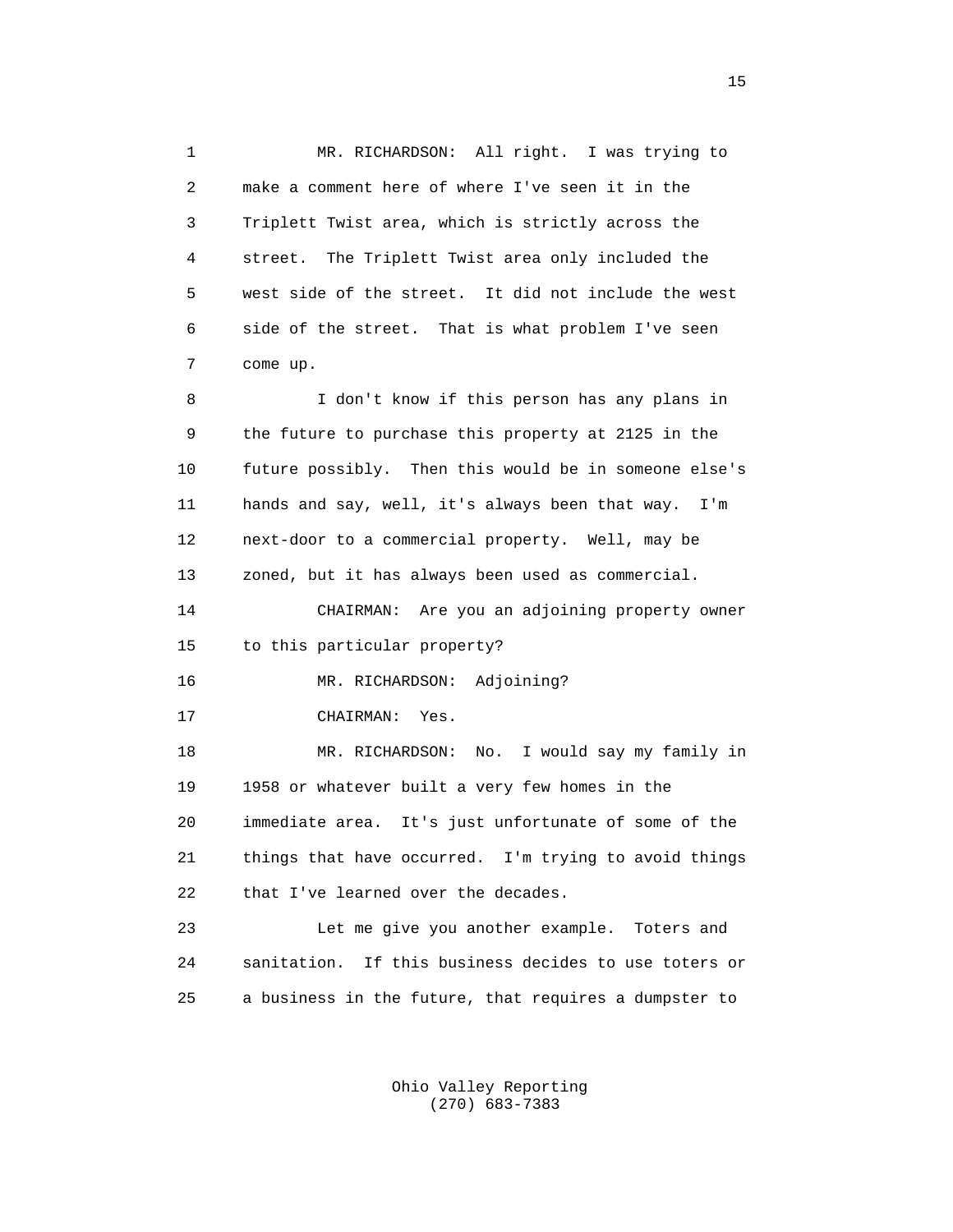1 be placed as far away as possible to the immediate, I 2 believe it's 2121, the immediate property that it 3 adjoins right down, if that would be possible.

 4 I believe the mayor just last year in the 5 Health Park area and possibly the whole city changed 6 or requested and his request was granted for the 7 sanitation department not to do their pickups at 3:30 8 in the morning. To wait at least until 5:30 in the 9 morning. It makes a great deal of noise. I don't 10 know if it would affect my sleeping area, but these 11 are just some things that may come up. May never come 12 up, but when else am I going to say it.

 13 CHAIRMAN: But we're limited in what we can 14 discuss here tonight to this particular item. I 15 appreciate your concern.

 16 MR. RICHARDSON: You are welcome. As I said, 17 I'm glad to see that something permanent is being 18 moved in here. I feel that -- I just have a few more 19 things.

 20 After Mr. Blandford, who ran a hamburger 21 business, which the highway engineers said they had a 22 good hamburger. Let me see what that was. Toters.

 23 Oh, flashing signs. After Mr. Blandford sold 24 his business, retired, it was the Thruston Pizza. We 25 had a problem with a flashing sign. I believe I had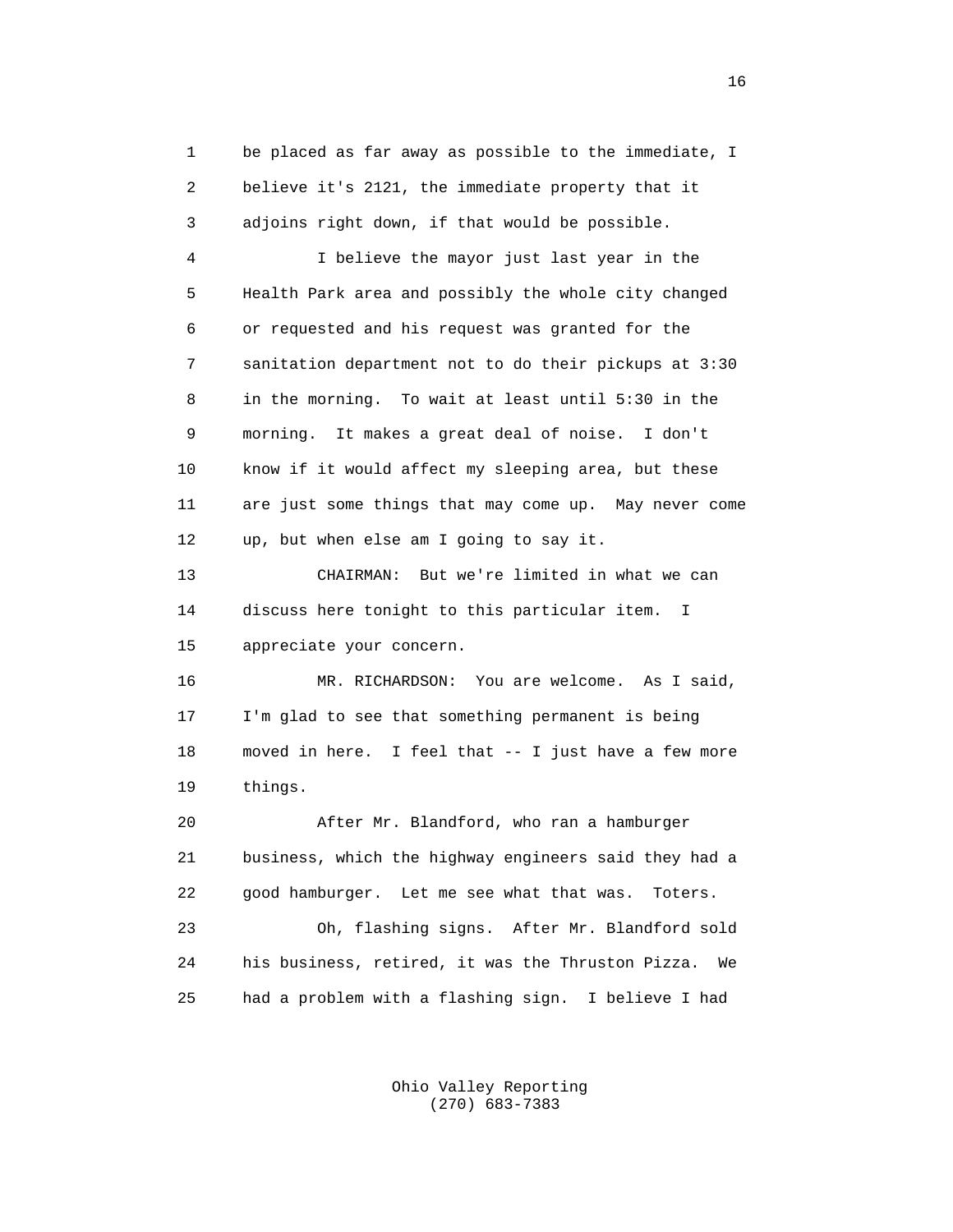1 to contact Mr. Howard, and that's already written into 2 the order. 3 CHAIRMAN: We do have some regulations. 4 MR. RICHARDSON: In the words of the district 5 highway engineer, we weren't supposed to be having any 6 problems. I don't know if this person has any plans 7 in the future to put a flashing sign up in close 8 proximity. 9 CHAIRMAN: It would have to come before the 10 board to be okay. 11 MR. RICHARDSON: That's something they would 12 need to -- 13 CHAIRMAN: It could be approved in-house, but 14 it would have to be regulated. 15 MR. RICHARDSON: I'm sorry. I have a lot of  $16$  -- 17 CHAIRMAN: It would have to be approved 18 in-house, but there would be some very specific 19 regulations. 20 MR. RICHARDSON: Thank you. 21 CHAIRMAN: Let's ask the applicant, so we 22 don't keep spinning our wheels, let's ask the 23 applicant about his plan. 24 MR. RICHARDSON: Certainly. 25 MR. TAYLOR: I appreciate your comments. Our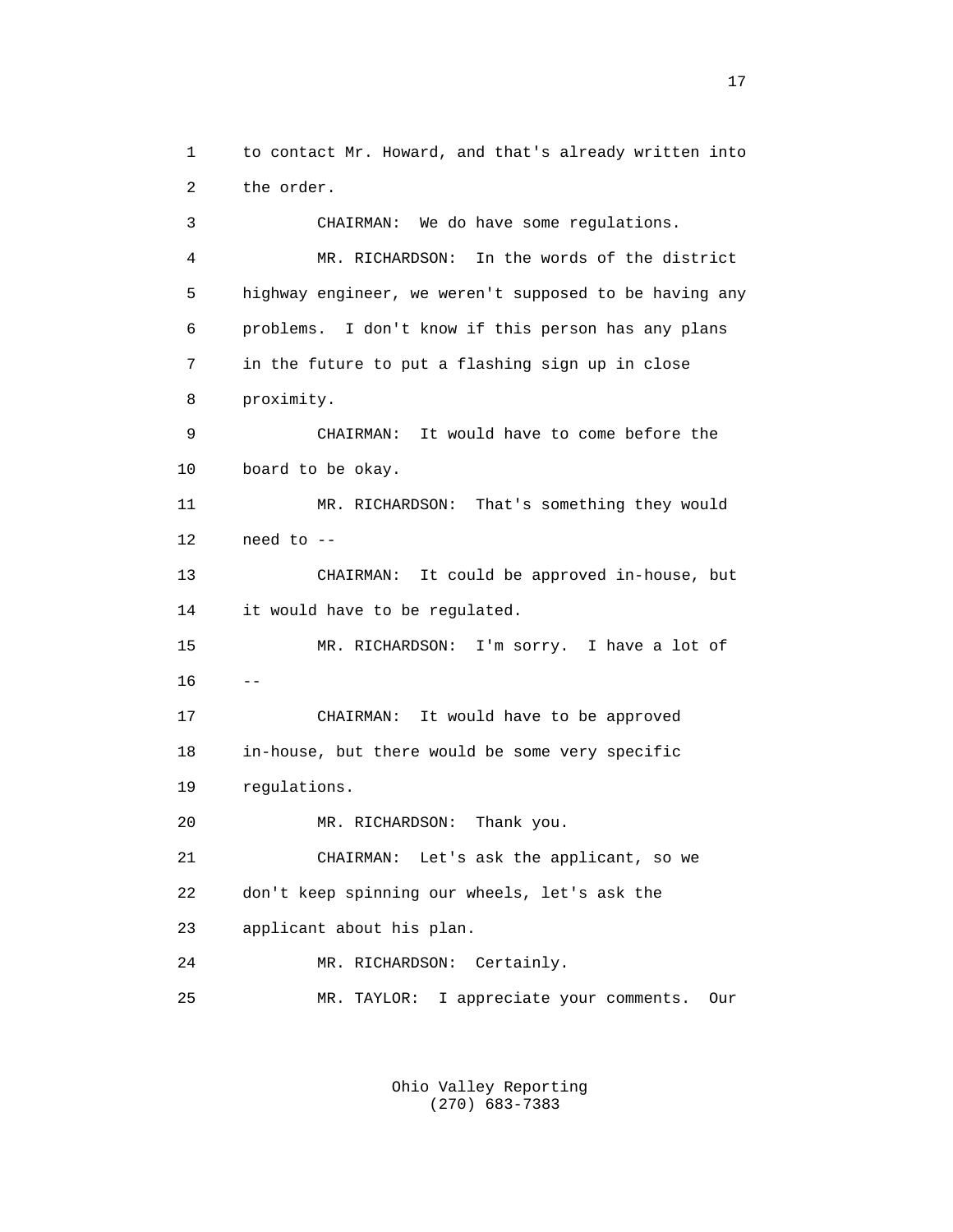1 plans for this property are actually not going to be a 2 tree trimming service. Right now would be a 3 professional security firm that does work for large 4 businesses. It's going to be a consulting office. So 5 there will not be any manufacturing there. We are 6 sorry to see the tree go as well, but we do not have 7 any plans for large flashing signs, nor at this time 8 do I see any use for a dumpster given the size of this 9 company. It will only have two employees in the 10 building and there will be no manufacturing done 11 there. 12 I hope that helps and we'll try to make sure 13 the neighborhood stays the way that it is and not have 14 any flashing signs or anything like that for you. 15 CHAIRMAN: Thank you. 16 MR. RICHARDSON: I appreciate that very much. 17 It's just my experience in the past it's best to bring 18 these up. To my knowledge this is the only time. 19 Thank you for correcting me and letting me 20 know. I know if this person were and may not ever 21 purchase the home from Glenn Funeral and in the 22 future, you know, we may be -- 23 CHAIRMAN: We would have to deal with it then. 24 MR. RICHARDSON: All right. Okay. I'm not an 25 expert.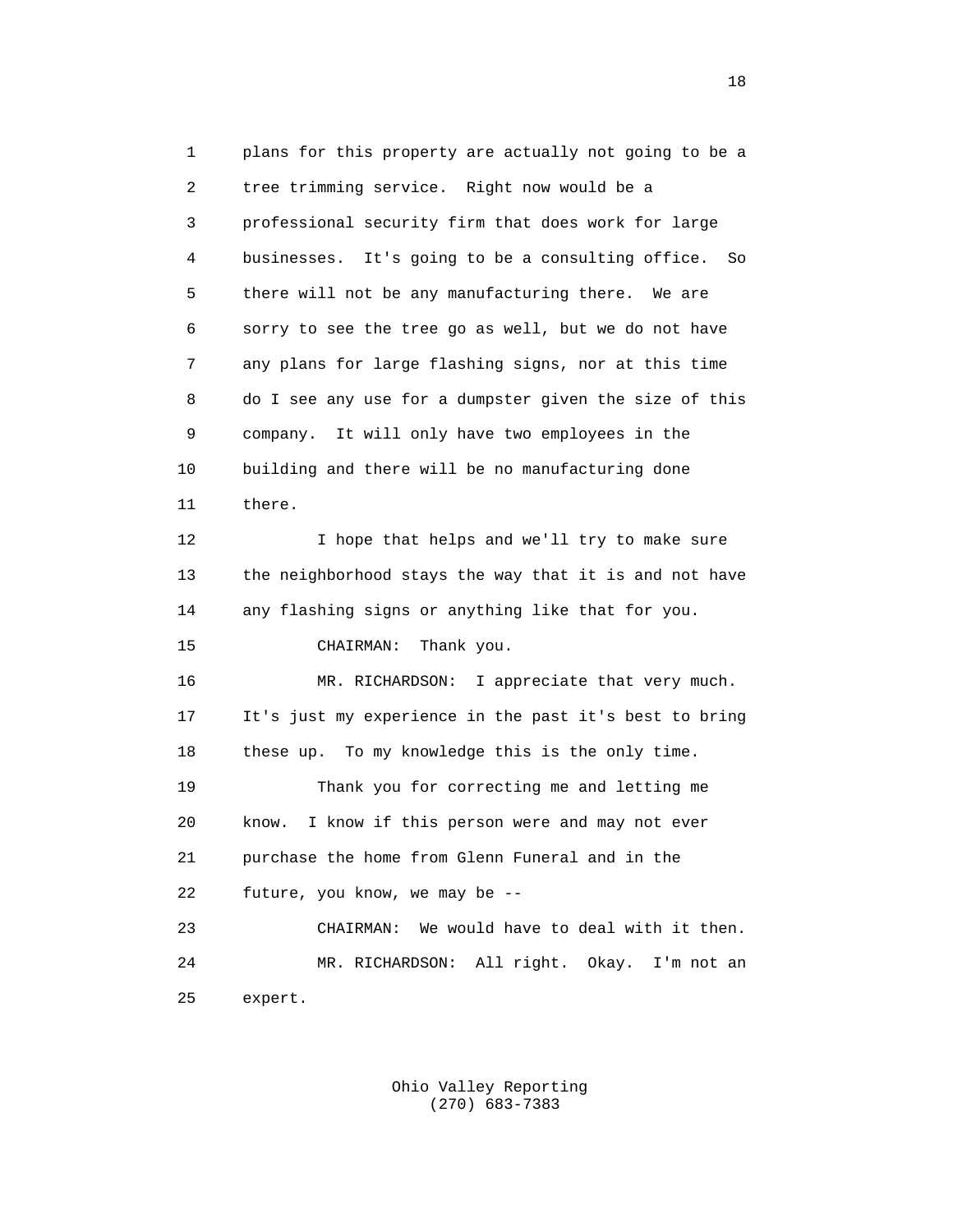1 I will say that I did have University of 2 Kentucky, Lexington Campus, American Government class 3 with Dr. VanLandingham where we studied zoning for six 4 weeks, and it was there that I learned the term "spot 5 zoning." Let me see.

 6 Across the street a cemetery, I would like to 7 get on the record that that is on the state register 8 of historic places. Mr. Little up until about 15 9 years ago won several awards for the maintenance of 10 the cemetery, which unfortunately it was sold to 11 someone what I hear is an Indiana company and the 12 maintenance of the area is just --

 13 CHAIRMAN: Mr. Richardson, we can't deal with 14 that at this board.

 15 MR. RICHARDSON: Mr. Pedley mentioned it. I 16 understand that. I'm not requesting anything. Just 17 to make you aware that it is not a cemetery to me. It 18 is a historic cemetery. I believe you guys are 19 probably aware of the numerous tours that have taken 20 place over the past several years, which brings and 21 helps fund some of the -- I'm not sure where the 22 proceeds would go to. Just to bring that up because 23 Mr. Pedley did mention that. 24 CHAIRMAN: Okay. Thank you.

25 MR. RICHARDSON: Pardon me?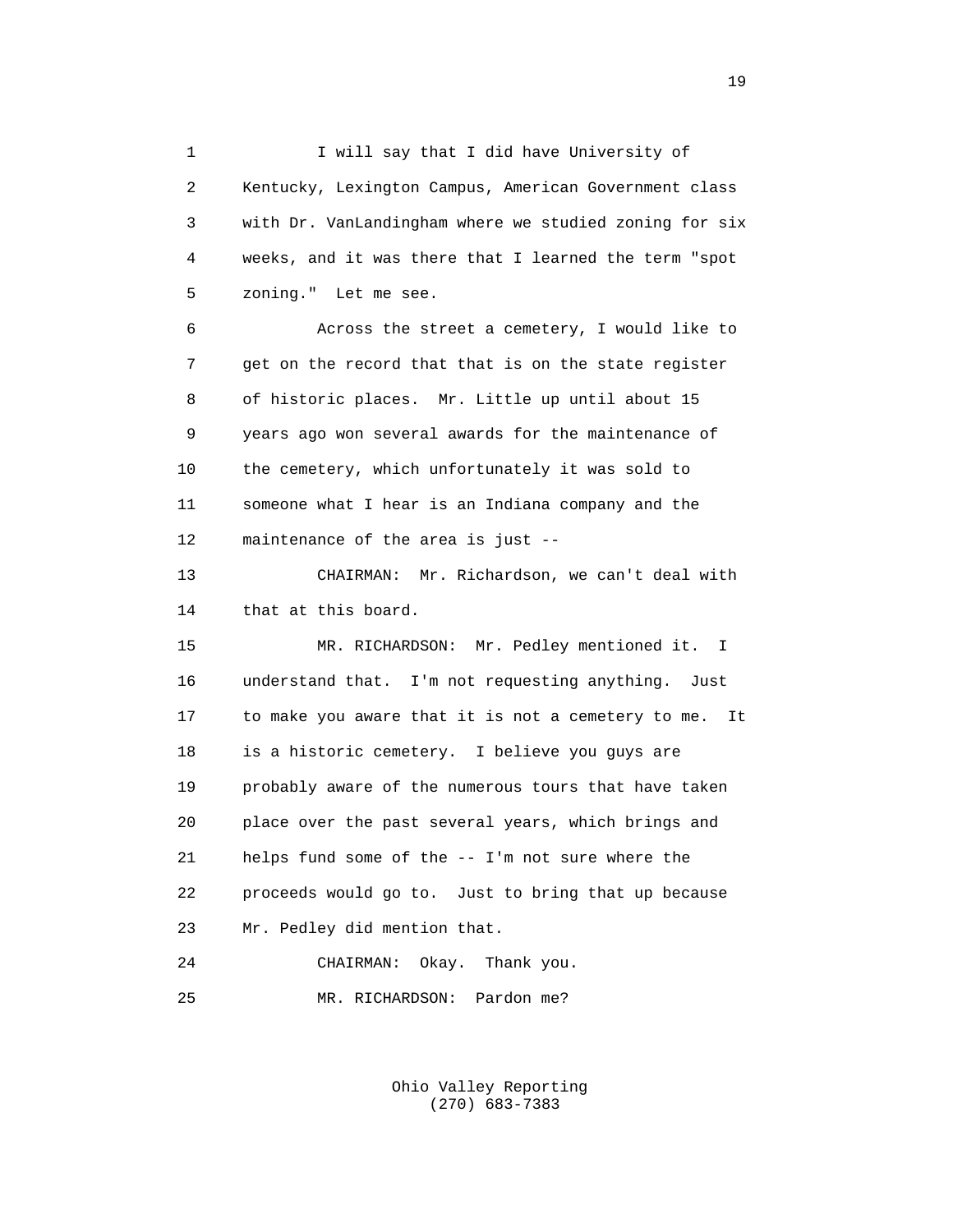1 CHAIRMAN: Thank you.

 2 MR. RICHARDSON: Well, you're welcome. 3 Let me just make sure I haven't overlooked 4 anything before I close. 5 CHAIRMAN: Does anyone have any questions of 6 this member of the community? 7 (NO RESPONSE) 8 CHAIRMAN: No questions. 9 MR. RICHARDSON: Could I ask for some 10 clarification on the future plans. I'm sorry, I'm not 11 in my best of health tonight. My hearing is not so 12 good. 13 The items that specifically that are mentioned 14 tonight, did it involve screening? Did it involve 15 landscaping? Will there not be any landscaping at 16 all? 17 MR. TAYLOR: We do plan on landscaping the 18 property. It will be used, surround the building with 19 landscaping just to beautify the property, and then we 20 also have landscaping that will help us with the 21 compliance of the property. 22 MR. RICHARDSON: All right. Also I can 23 personally say the numerous times when prior uses for 24 this property, Blandford having his hamburger stand 25 there for several decades, and the short life of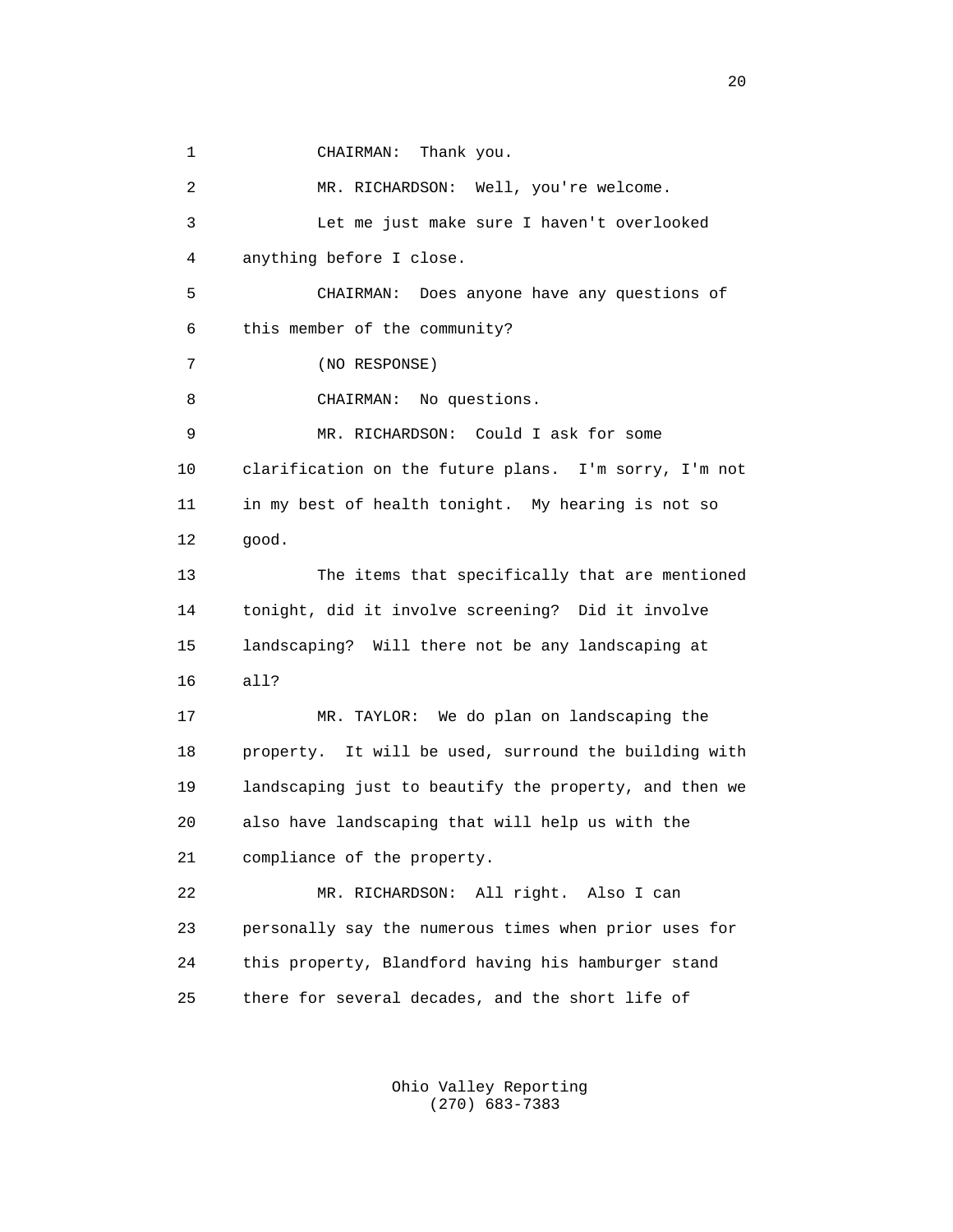1 Thruston Pizza, at the times I did see vehicles parked 2 in his lot sticking out onto Cemetery Street causing a 3 traffic hazard. I'm very glad to learn that this 4 problem, that these guys are looking into eliminating 5 that problem that maybe it will no longer exist. I 6 wouldn't think that they would -- as the gentleman 7 suggested, that they're working together to eliminate 8 that potential problem. I wouldn't think that there 9 would be that many people parked there say at 10 lunchtime the way it has been in the past. This 11 business I'm very glad to learn that that type of 12 business will be moving in there. 13 CHAIRMAN: Sounds like a completely different 14 kind of use for it which would eliminate a lot of 15 coming and going. I think you'll be pleased. 16 MR. RICHARDSON: Thank you guys for that 17 because it was the number of vehicles that used the 18 very narrow Cemetery Street has increased 19 substantially. I just feel that there's nothing but 20 good things that can happen. These things have seen 21 that have occurred in close proximity in our Kennedy 22 Subdivision. 23 CHAIRMAN: Thank you. Let's see if any of the 24 board members have any comments on this item?

25 (NO RESPONSE)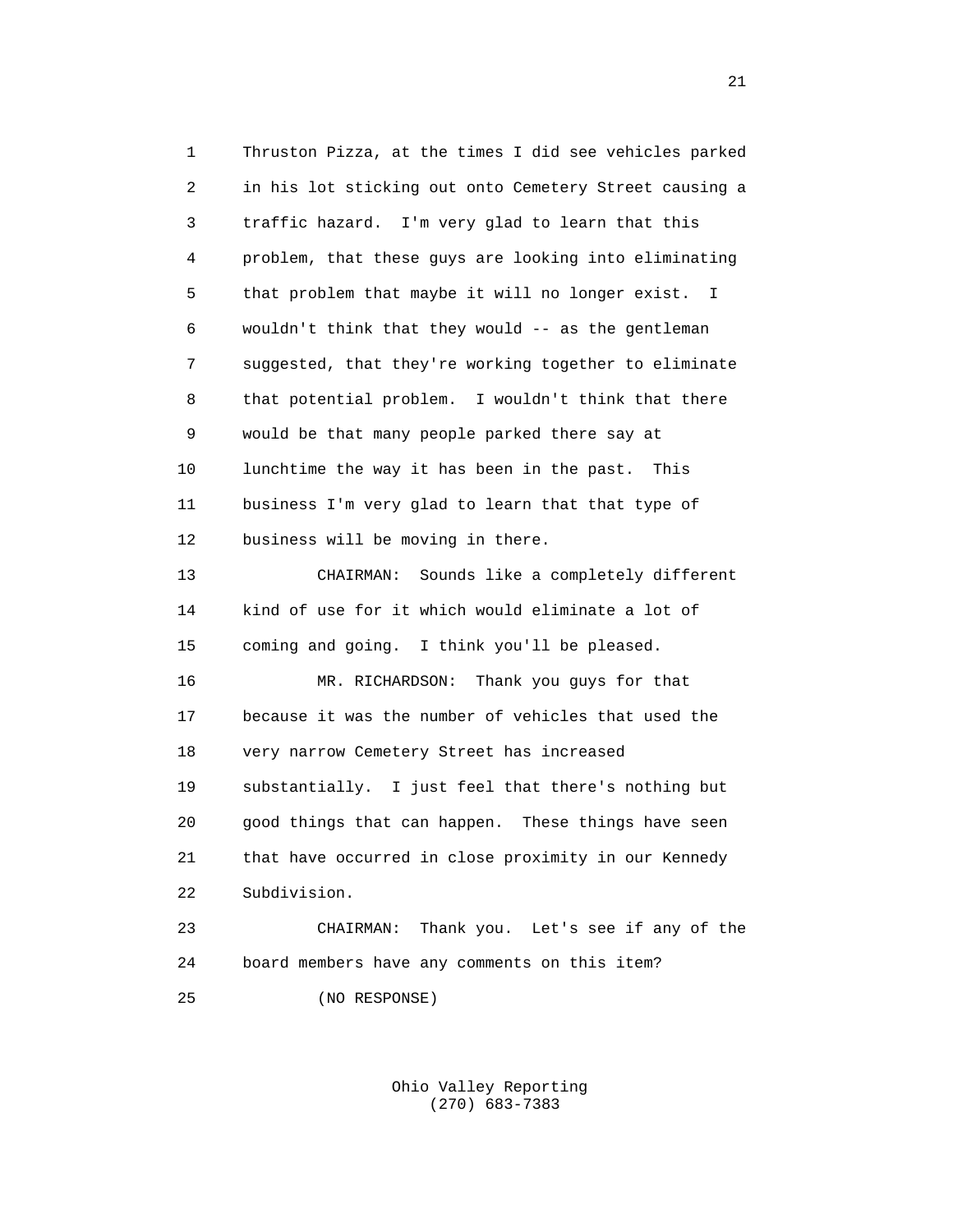1 CHAIRMAN: None.

 2 MR. RICHARDSON: Could I ask, I missed out on 3 a little bit of the description of what this being 4 eliminated. Will there not be any screening at all on 5 the Breckenridge Street side? I kind of got confused 6 there with what you were doing with the Cemetery 7 Street side and the Breckenridge Street side. 8 MR. HOWARD: I can answer that. On the 9 Breckenridge Street side, it will remain as is. On 10 the Cemetery Street side, the vehicular use area, 11 landscape buffer will be installed from the building 12 up towards the corner of the property. 13 MR. RICHARDSON: I can also say there's a 14 tremendous problem with people coming up Cemetery 15 Street and using this property and cutting through 16 there. A lot of wear and tear on the parking lot that 17 would normally be absorbed by the city. If they would 18 have stayed on Cemetery Street, but the way the 19 street was originally designed. Thank you. 20 MR. HOWARD: With some of this landscape 21 buffer being install, they're actually proposing to 22 remove pavement, put in a landscape feature there. So 23 hopefully that will prevent some of that cut-through 24 that you're talking about. 25 MR. RICHARDSON: I only became aware of this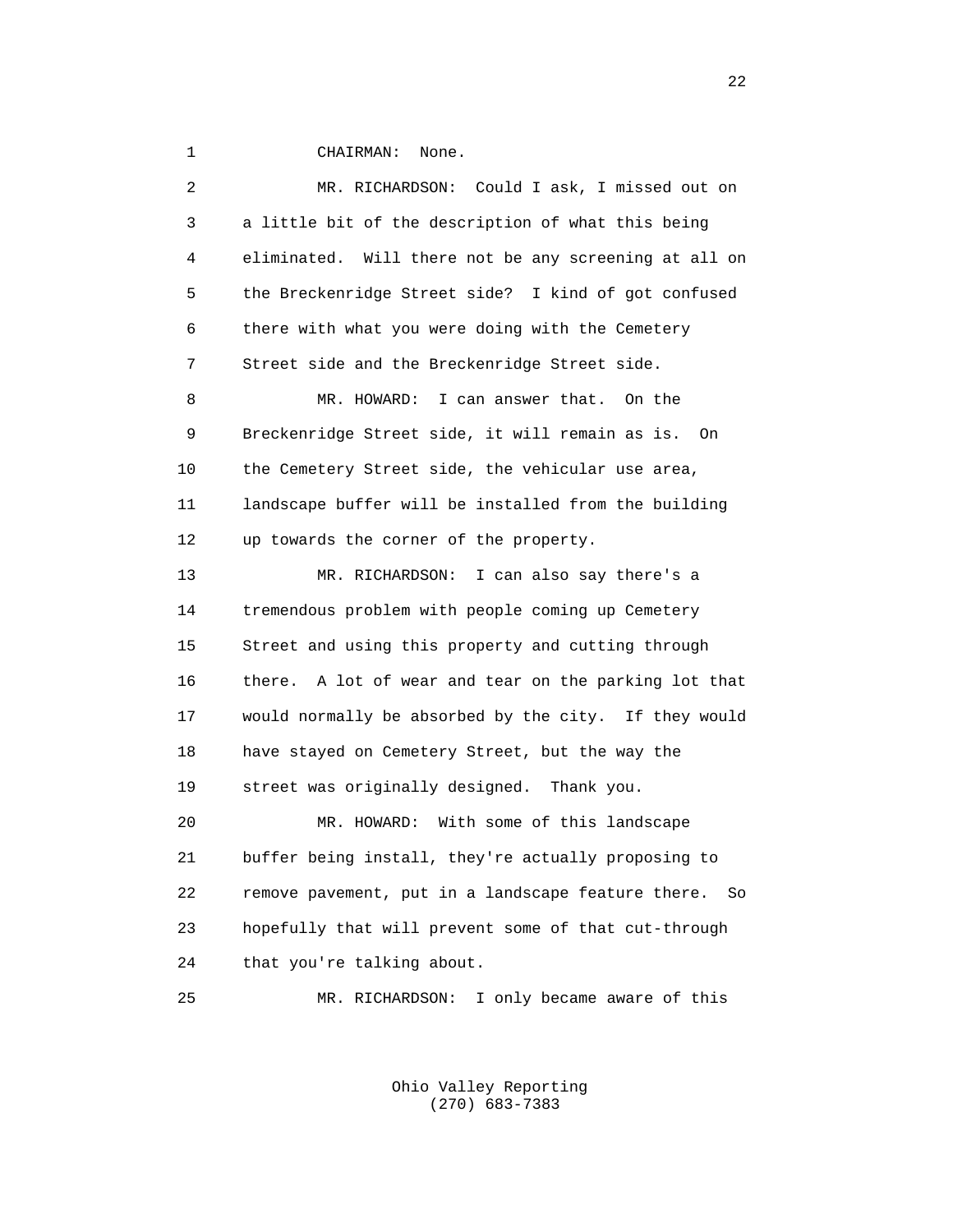1 morning, that this was going to be discussed.

 2 Once again, unfortunately the state only 3 requires someone who is immediately adjacent; 4 although, the lady who lives across the street from me 5 lives further away than what I do, but I understand 6 and hopefully I can notify -- that can be changed in 7 the future. I have helped pick up trash in the area. 8 Helped the funeral home keep the grass strip mowed 9 over the past several years, even before it became 10 Thruston Pizza. 11 Could I make some type of suggestion? I 12 wouldn't understand why there couldn't on the 13 Breckenridge Street side, why there could not be some 14 type of small privacy fence? I know you wouldn't want 15 it too high, but I see no reason that it would prevent 16 some type of small screening to take place. 17 CHAIRMAN: Would that not interfere with 18 visibility? 19 MR. HOWARD: The issue there is, any 20 landscaping or buffer feature has to be on private 21 property. It can't be installed on public 22 right-of-way. Based on the design of this plan, 23 between the parking space and the property line, 24 there's only 12-feet, which is the minimum width for 25 one-way traffic flow. In order for this site to even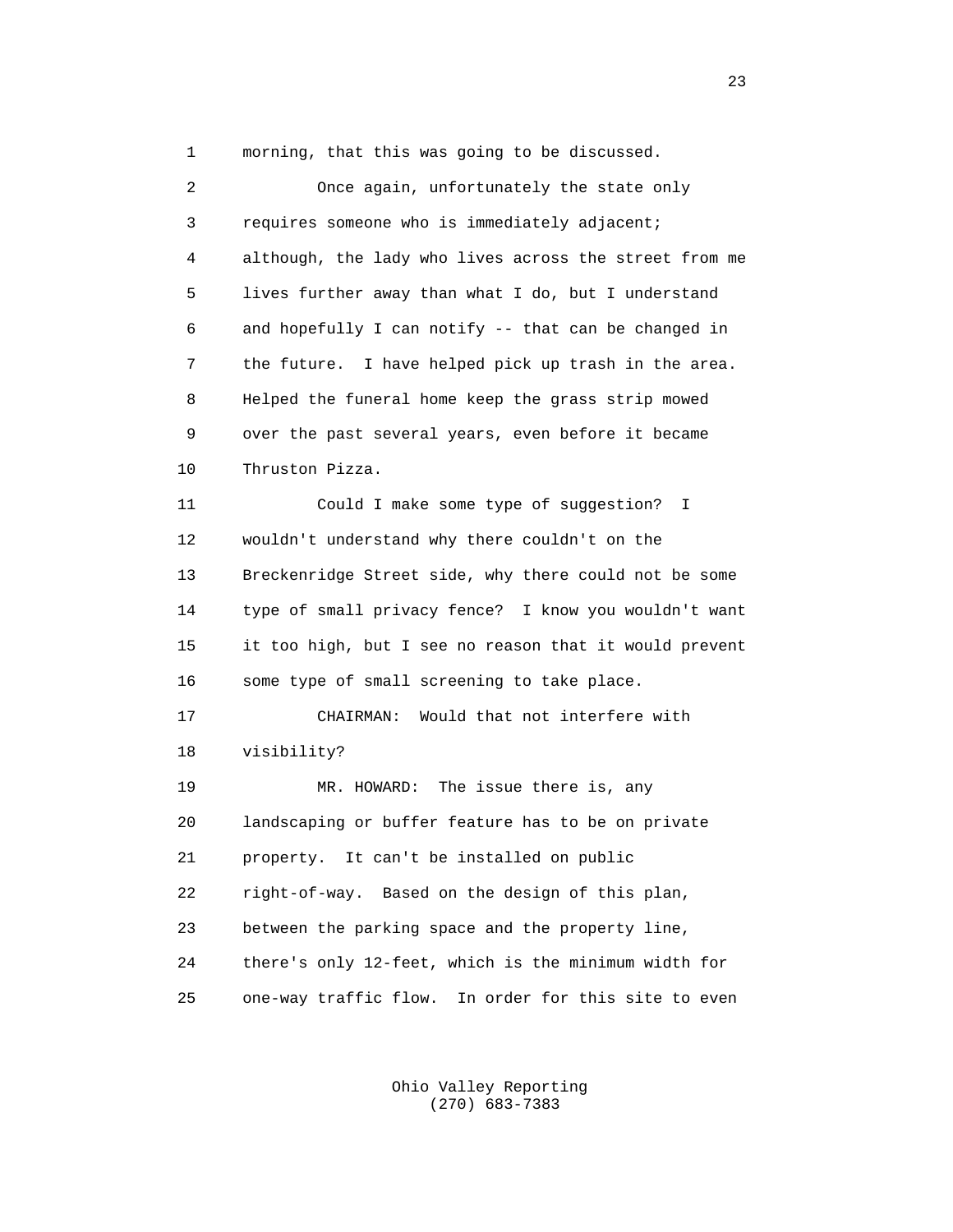1 be able to function and have any type of traffic flow 2 that prevents cars or is designed in such a way that 3 it eliminates the need for cars to back out into 4 Breckenridge of back out into Cemetery, that they need 5 this 12-foot one-way aisle for circulation. If a 6 screening element, fence, row of bushes, trees were 7 put in, they wouldn't be able to meet the minimum 8 traffic flow requirements. Which would then basically 9 render the site useless.

 10 MR. RICHARDSON: A fence between the property 11 that is immediately to the north, that would be 2121. 12 It was all surveyed there. I'm just talking about a 13 little fence like, you know, it would be less width 14 than this. Kind of give some identification.

 15 MR. TAYLOR: Are you talking about the 16 northern property, the fence that was destroyed when 17 the tree fell down? The part that was taken down on 18 Mr. Harley's property?

 19 MR. RICHARDSON: No. I'm talking about from 20 where there's not anything. Where it's open now. The 21 people who cut down another tree, other than the Osage 22 orange that was on the Harley property, they allowed 23 -- some guys may recall Mr. Draper from the Yarden 24 Center. Some of his work was destroyed when the tree 25 trimming company allowed -- there were some nice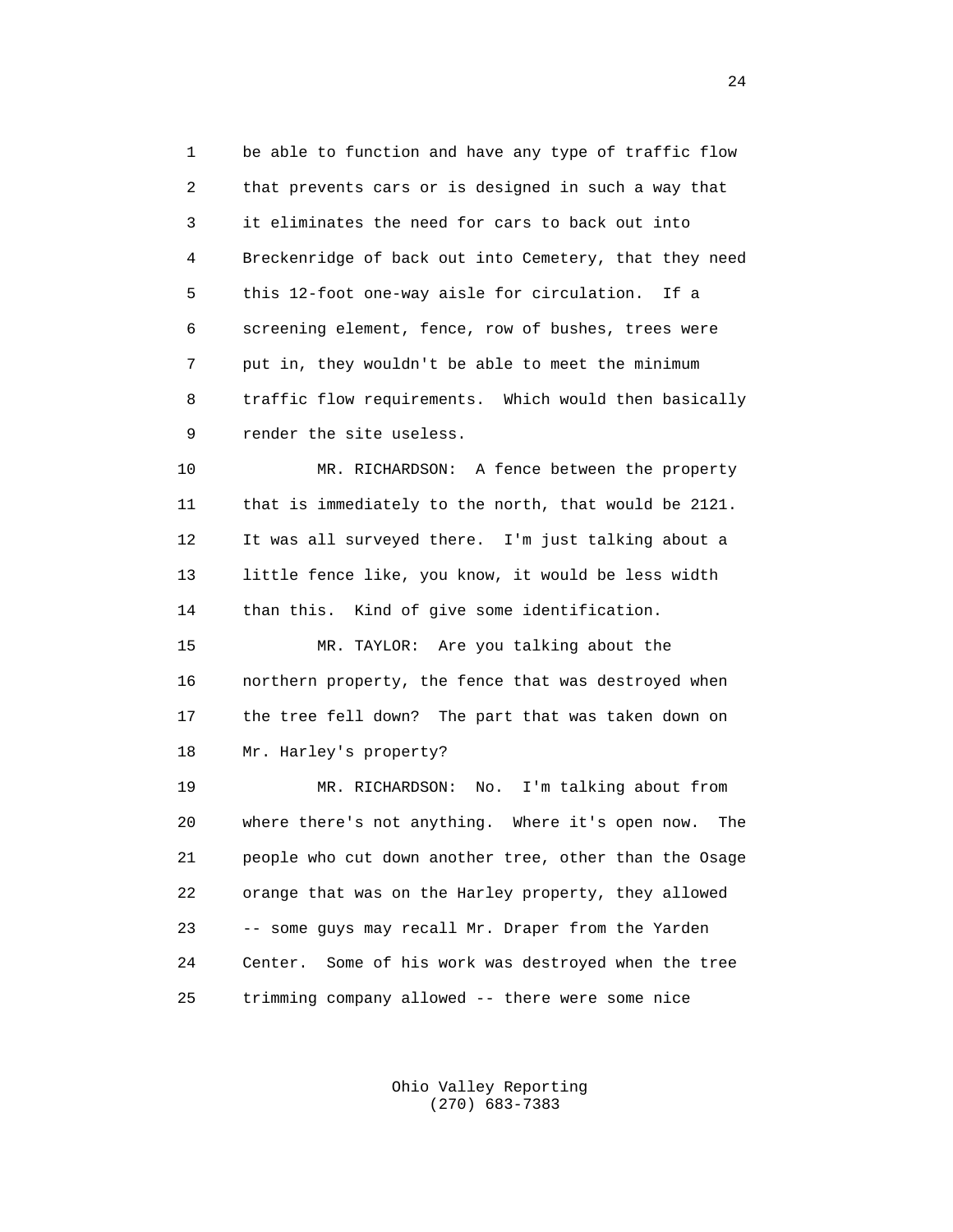1 shrubs there. I'm not asking for shrubs. What is it, 2 not even and inch in width of, you know, fencing to 3 go, you know, just to sort of identify, hey, this is a 4 commercial area, you know, this is residential. To 5 give Mr. Harley and the neighborhood a little -- I 6 mean normally up the street at 18th there would be an 7 entire buffer zone required. Here I would just like 8 to request that, you know, an inch between 9 Mr. Harley's property where there's not any fencing 10 now, where the shrubbery that was there was destroyed. 11 You know, just -- I don't think that anyone is going 12 to be running -- 13 MR. TAYLOR: We'd like to take that under 14 advisement, but we'll have to talk to Mr. Harley. 15 CHAIRMAN: Yes, the property owner. 16 MR. TAYLOR: I can see exactly where you're 17 coming from. Since that has been down, there is a 18 little bit of a gap there. I'd be happy to talk to 19 Mr. Harley and see if we can come to an agreement, but 20 I can't guarantee anything. 21 MR. RICHARDSON: If that would involve any 22 hardship of anyone pulling out onto Breckenridge, then 23 the danger to Mr. Harley's grass area, I don't think 24 he would be -- I appreciate the understanding there, 25 that you would look into that. I don't believe it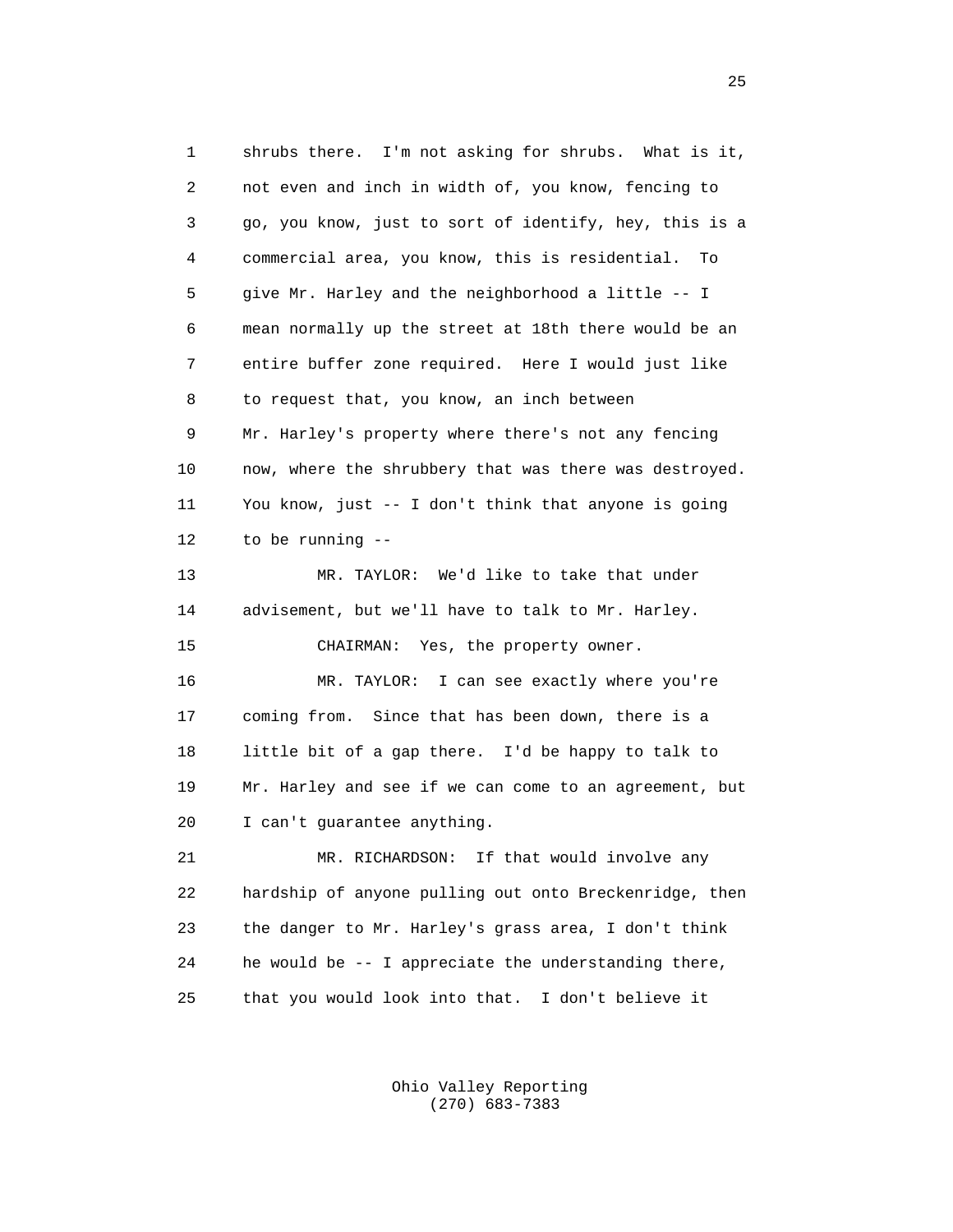1 would create any change in Mr. Pedley's plan for the 2 circulation of the traffic on this lot. Prevent 3 people from thinking, because I've seen everything 4 happen. People thinking, well, we could pull over 5 there when start seeing tire marks, you know, up here, 6 there. He already has a trouble since the shrubbery 7 has been removed with the mail carrier walking. 8 CHAIRMAN: Mr. Richardson, do you have any new 9 questions pertaining to this item? 10 MR. TAYLOR: If you would like to, you could 11 come by next week and you and I can sit down and maybe 12 discuss what our options are with Mr. Harley, if you 13 would like to do that? Would that be okay? 14 CHAIRMAN: That sounds like a good plan. 15 MR. RICHARDSON: Certainly. 16 MR. TAYLOR: I know you know our phone number 17 so just give us a call. Okay? 18 MR. RICHARDSON: You're with the funeral home? 19 MR. TAYLOR: You and I have spoken a few 20 times. I'm Glenn Taylor, Jr., yes, sir. 21 MR. RICHARDSON: Okay. I won't take up any 22 more of your time. I appreciate the time that you 23 have, due to the length of time that we have lived in 24 the neighborhood is the reason. 25 CHAIRMAN: Certainly. I understand.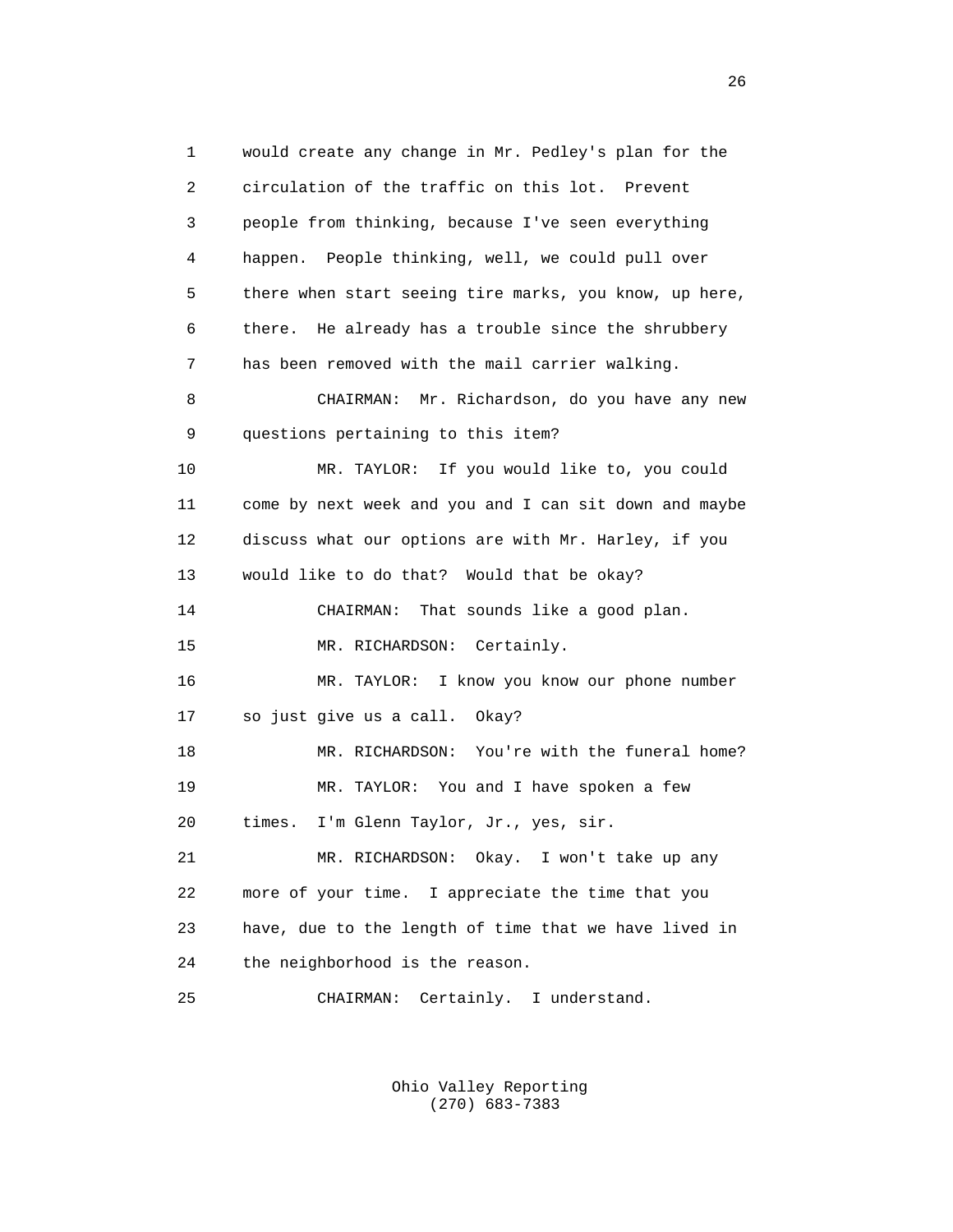1 MR. RICHARDSON: And my experience that I do 2 watch, try to catch all the Planning and Zoning 3 meetings. Unfortunately, this one isn't televised, 4 and I'm not so up-to-date. Thank you for your 5 patience. 6 CHAIRMAN: Thank you. You can talk to 7 Mr. Taylor at some time and work out some of these 8 issues. Right now we need to get on with the motion. 9 Mr. Jean. 10 MR. JEAN: I'd like to make a motion that we 11 approve this Administrative Appeal, based on the Staff 12 Report, the site visit, the testimony that we've heard 13 here this evening, with the two special conditions. 14 MR. GLENN: Second. 15 CHAIRMAN: Second by Mr. Glenn. 16 MR. REEVES: What are the two conditions? 17 MR. GLENN: Obtain approval of a Site Plan, 18 and obtain all necessary building -- 19 MR. REEVES: Yes. 20 CHAIRMAN: Anybody have a question on the 21 motion? 22 (NO RESPONSE) 23 CHAIRMAN: If not, I'll entertain a vote. All 24 in favor of the motion raise your right hand. 25 (ALL BOARD MEMBERS PRESENT RESPONDED AYE.)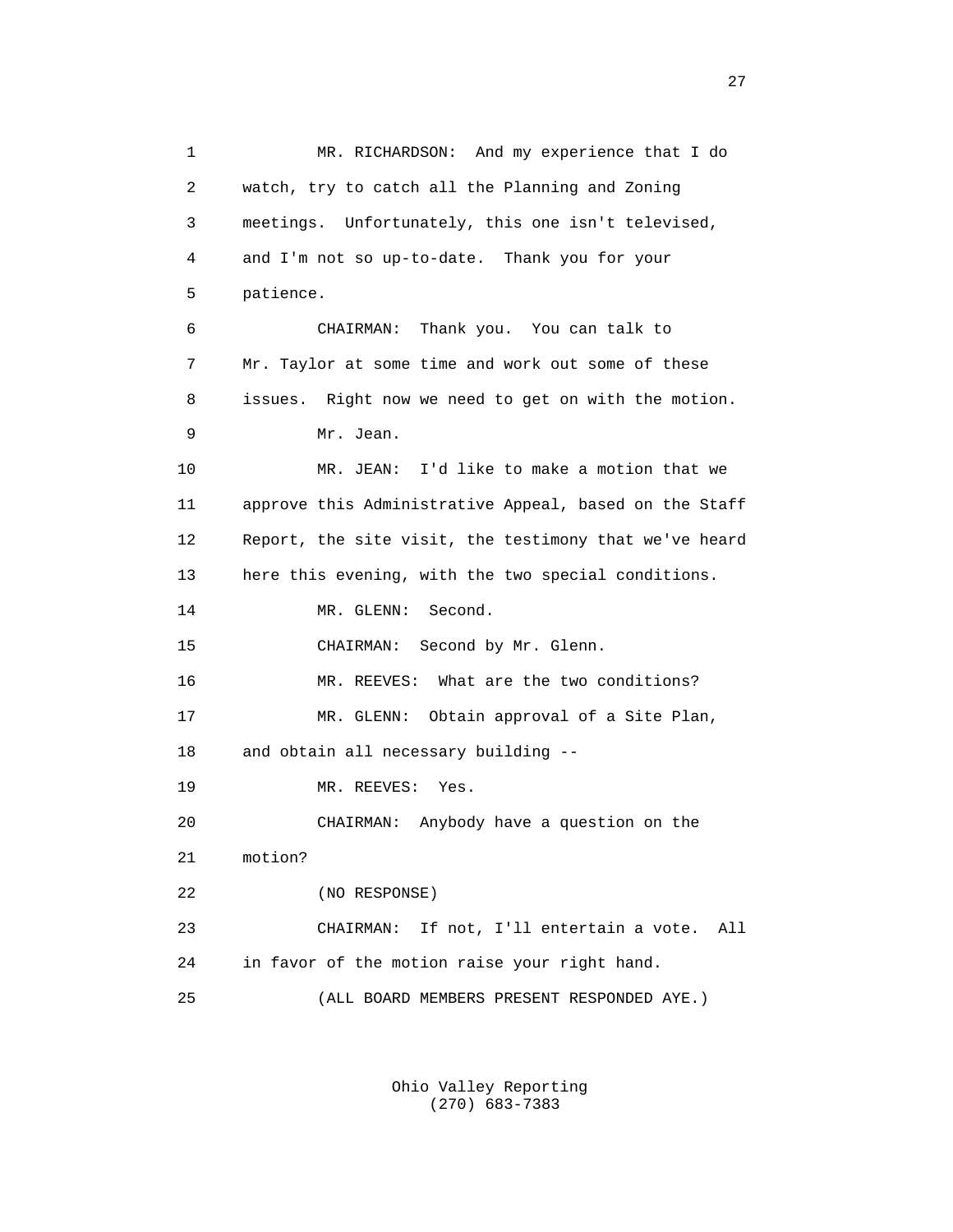1 CHAIRMAN: Motion carries unanimously. 2 We have one more motion in order. 3 MS. MASON: Motion to adjourn. 4 CHAIRMAN: We have a motion to adjourn. 5 MR. GLENN: Second. 6 CHAIRMAN: Second by Mr. Glenn. All in favor 7 raise your right hand. 8 (ALL BOARD MEMBERS PRESENT RESPONDED AYE.) 9 CHAIRMAN: We are adjourned. 10 ---------------------------------------------- 11 12 13 14 15 16 17 18 19 20 21 22 23 24 25